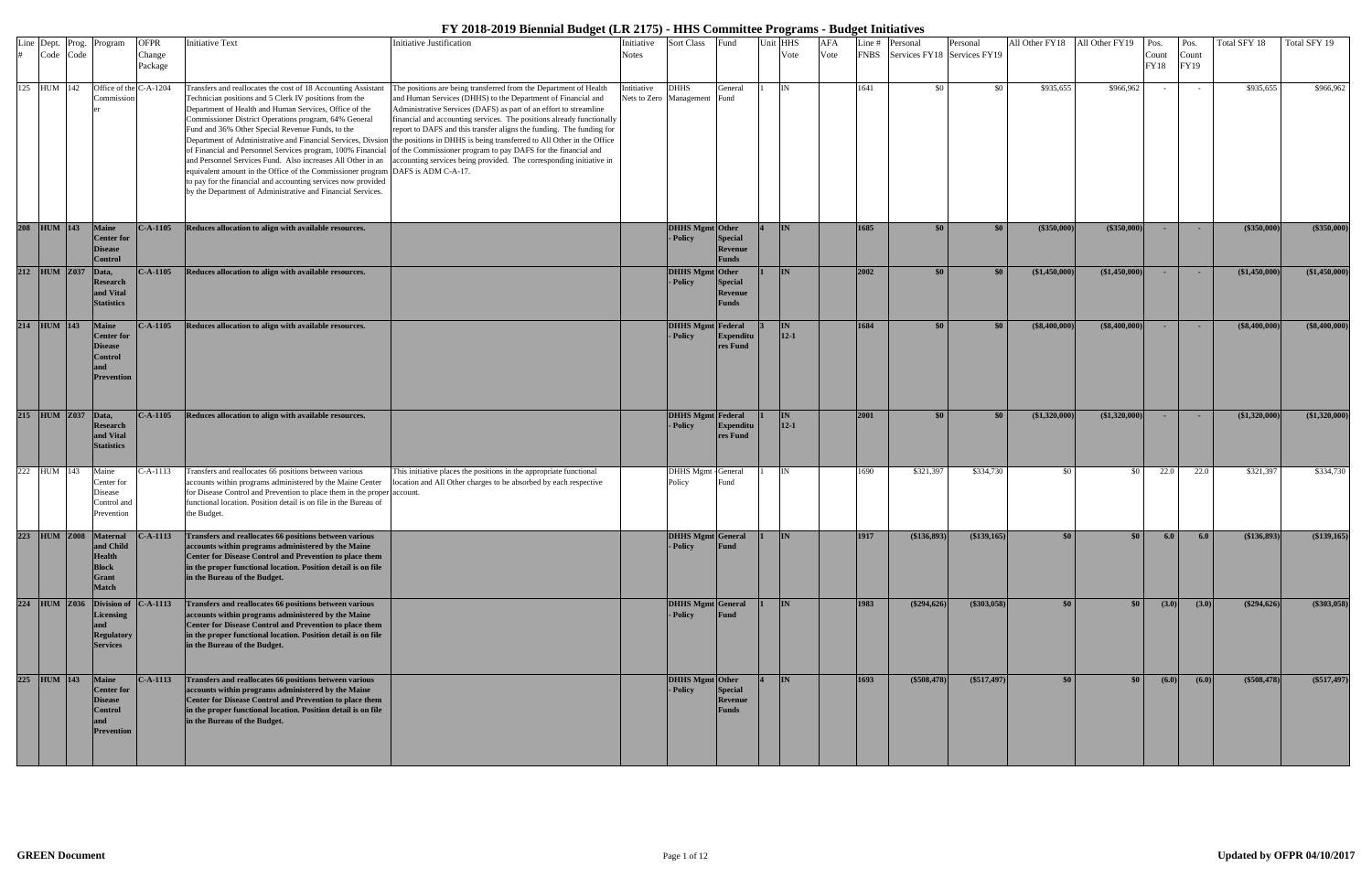|  | Line Dept. Prog.<br>Code Code | Program                                                                      | <b>OFPR</b><br>Change<br>Package | <b>Initiative Text</b>                                                                                                                                                                                                                                                          | Initiative Justification | Initiative<br><b>Notes</b> | Sort Class                              | Fund                                             |         | Unit HHS<br>Vote | <b>AFA</b><br>Vote |      | Line # Personal<br>FNBS Services FY18 Services FY19 | Personal      | All Other FY18   | All Other FY19   | Pos.<br>Count<br>FY18 | Pos.<br>Count<br>FY19 | Total SFY 18  | Total SFY 19  |
|--|-------------------------------|------------------------------------------------------------------------------|----------------------------------|---------------------------------------------------------------------------------------------------------------------------------------------------------------------------------------------------------------------------------------------------------------------------------|--------------------------|----------------------------|-----------------------------------------|--------------------------------------------------|---------|------------------|--------------------|------|-----------------------------------------------------|---------------|------------------|------------------|-----------------------|-----------------------|---------------|---------------|
|  | 226 HUM 143                   | <b>Maine</b><br><b>Center</b> for<br>Disease<br>Control<br>Prevention        | $C-A-1113$                       | Transfers and reallocates 66 positions between various<br>accounts within programs administered by the Maine<br><b>Center for Disease Control and Prevention to place them</b><br>in the proper functional location. Position detail is on file<br>in the Bureau of the Budget. |                          |                            | <b>DHHS Mgmt Other</b><br>- Policy      | <b>Special</b><br><b>Revenue</b><br><b>Funds</b> |         | <b>IIN</b>       |                    | 1694 | $(\$35,864)$                                        | $(\$36,159)$  | \$0              | \$0 <sub>1</sub> | $\sim$                | <b>COL</b>            | (\$35,864)    | (\$36,159)    |
|  | 227 HUM 143                   | <b>Maine</b><br><b>Center</b> for<br>Disease<br>Control<br>Prevention        | $C-A-1113$                       | Transfers and reallocates 66 positions between various<br>accounts within programs administered by the Maine<br>Center for Disease Control and Prevention to place them<br>in the proper functional location. Position detail is on file<br>in the Bureau of the Budget.        |                          |                            | DHHS Mgmt Other<br>- Policy             | <b>Special</b><br>Revenue<br><b>Funds</b>        | $11$ IN |                  |                    | 1695 | $(\$2,149)$                                         | (\$1,027)     | -\$0             | $\$0$            | $\sim$                | $\sim$                | $(\$2,149)$   | (\$1,027)     |
|  | 228 HUM 143                   | <b>Maine</b><br><b>Center for</b><br>Disease<br>Control<br>Prevention        | $C-A-1113$                       | Transfers and reallocates 66 positions between various<br>accounts within programs administered by the Maine<br>Center for Disease Control and Prevention to place them<br>in the proper functional location. Position detail is on file<br>in the Bureau of the Budget.        |                          |                            | <b>DHHS Mgmt</b> Other<br>- Policy      | <b>Special</b><br><b>Revenue</b><br><b>Funds</b> |         | <b>IN</b>        |                    | 1692 | \$71,574                                            | \$72,538      | $\$0$            | $\frac{1}{2}$    | 1.0                   | 1.0                   | \$71,574      | \$72,538      |
|  | 229 HUM 143                   | <b>Maine</b><br><b>Center for</b><br>Disease<br>Control<br>Prevention        | $C-A-1113$                       | Transfers and reallocates 66 positions between various<br>accounts within programs administered by the Maine<br>Center for Disease Control and Prevention to place them<br>in the proper functional location. Position detail is on file<br>in the Bureau of the Budget.        |                          |                            | DHHS Mgmt Other<br>- Policy             | <b>Special</b><br>Revenue<br><b>Funds</b>        | $13$ IN |                  |                    | 1696 | \$1,430,121                                         | \$1,476,195   | \$0              | \$0 <sub>1</sub> | (1.0)                 | (1.0)                 | \$1,430,121   | \$1,476,195   |
|  | 230 HUM 205                   | Plumbing<br>Control<br>Over                                                  | C-A-1113                         | Transfers and reallocates 66 positions between various<br>accounts within programs administered by the Maine<br>Center for Disease Control and Prevention to place them<br>in the proper functional location. Position detail is on file                                        |                          |                            | <b>DHHS Mgmt</b> Other<br><b>Policy</b> | <b>Special</b><br><b>Revenue</b><br><b>Funds</b> |         | <b>IN</b>        |                    | 1794 | \$105,553                                           | \$107,131     |                  | $\$0$            | <b>COL</b>            | <b>COL</b>            | \$105,553     | \$107,131     |
|  | 231 HUM 697                   | <b>Maine</b><br><b>Water Well</b><br><b>Drilling</b><br>Program              | $C-A-1113$                       | Transfers and reallocates 66 positions between various<br>accounts within programs administered by the Maine<br><b>Center for Disease Control and Prevention to place them</b><br>in the proper functional location. Position detail is on file                                 |                          |                            | <b>DHHS Mgmt</b> Other<br><b>Policy</b> | <b>Special</b><br><b>Revenue</b><br><b>Funds</b> |         | IN               |                    | 1899 | $(\$5,221)$                                         | $(\$5,490)$   | -80              | $\$0$            | $\sim$                |                       | $(\$5,221)$   | (\$5,490)     |
|  | 232 HUM 728                   | <b>Drinking</b><br>Water<br><b>Enforceme</b>                                 | $C-A-1113$                       | Transfers and reallocates 66 positions between various<br>accounts within programs administered by the Maine<br>Center for Disease Control and Prevention to place them<br>in the proper functional location. Position detail is on file                                        |                          |                            | DHHS Mgmt Other<br>- Policy             | <b>Special</b><br>Revenue<br>Funds               |         | IN               |                    | 1908 | $(\$5,220)$                                         | $(\$5,482)$   |                  | \$0 <sub>1</sub> | $\sim$                | <b>COL</b>            | $(\$5,220)$   | $(\$5,482)$   |
|  |                               | 233 HUM Z036 Division of<br><b>Licensing</b><br><b>Regulatory</b>            | $C-A-1113$                       | Transfers and reallocates 66 positions between various<br>accounts within programs administered by the Maine<br>Center for Disease Control and Prevention to place them<br>in the proper functional location. Position detail is on file                                        |                          |                            | DHHS Mgmt Other<br>- Policy             | <b>Special</b><br><b>Revenue</b><br><b>Funds</b> |         | <b>IN</b>        |                    | 1985 | (\$547,171)                                         | $(\$562,816)$ | \$0              | $\frac{1}{2}$    | (7.0)                 | (7.0)                 | $(\$547,171)$ | $(\$562,816)$ |
|  | 234 HUM Z037                  | Data,<br>Research<br>and Vital<br>Statistics                                 | $C-A-1113$                       | Transfers and reallocates 66 positions between various<br>accounts within programs administered by the Maine<br>Center for Disease Control and Prevention to place them<br>in the proper functional location. Position detail is on file<br>of the Dudge                        |                          |                            | <b>DHHS Mgmt</b> Other<br>- Policy      | <b>Special</b><br><b>Revenue</b><br><b>Funds</b> |         | <b>IN</b>        |                    | 2005 | $(\$76,644)$                                        | (\$80,413)    | $\$0$            | \$0 <sub>1</sub> | (1.0)                 | (1.0)                 | $(\$76,644)$  | (\$80,413)    |
|  | 235 HUM Z118                  | Medical<br>Use of<br>Marijuana<br>Fund                                       | $C-A-1113$                       | Transfers and reallocates 66 positions between various<br>accounts within programs administered by the Maine<br>Center for Disease Control and Prevention to place them<br>in the proper functional location. Position detail is on file                                        |                          |                            | DHHS Mgmt Other<br>- Policy             | <b>Special</b><br>Revenue<br><b>Funds</b>        |         | <b>IN</b>        |                    | 2031 | \$165,505                                           | \$170,387     | \$0 <sub>1</sub> | $\frac{1}{2}$    | $\sim$ $-$            | <b>.</b>              | \$165,505     | \$170,387     |
|  | 236 HUM 143                   | <b>Maine</b><br><b>Center</b> for<br>Disease<br>Control<br>and<br>Prevention | $C-A-1113$                       | Transfers and reallocates 66 positions between various<br>accounts within programs administered by the Maine<br>Center for Disease Control and Prevention to place them<br>in the proper functional location. Position detail is on file<br>in the Bureau of the Budget.        |                          |                            | DHHS Mgmt Fund for a 26<br>- Policy     | <b>Healthy</b><br><b>Maine</b>                   |         | IN               |                    | 1698 | \$30,205                                            | \$30,036      | (\$30,205)       | $(*30,036)$      | $\sim$                | <b>COL</b>            | \$0           | \$0           |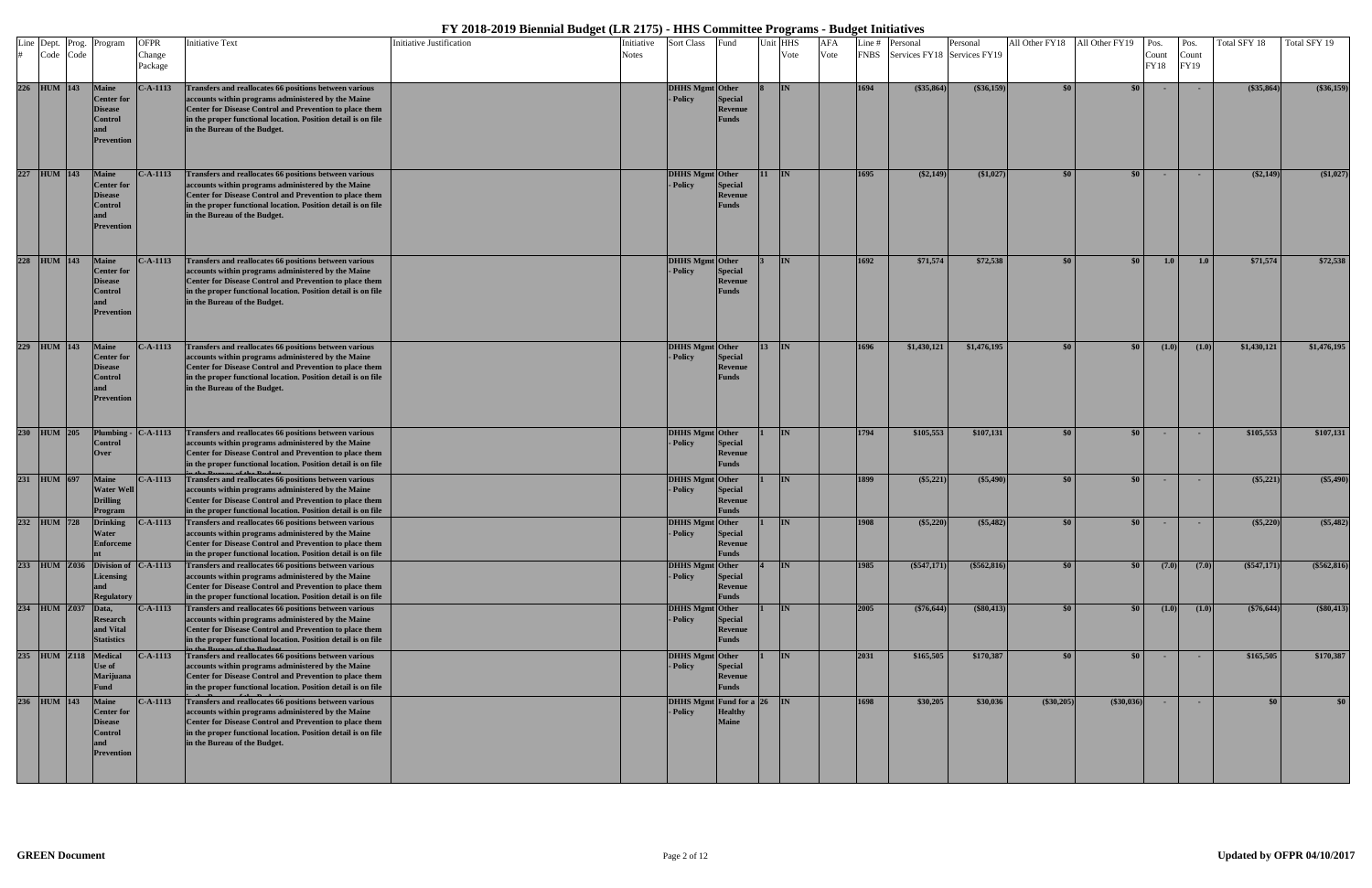| Code Code   | Line Dept. Prog. Program                                                                   | <b>OFPR</b><br>Change<br>Package | <b>Initiative Text</b>                                                                                                                                                                                                                                                          | Initiative Justification                                                                                         | Initiative<br><b>Notes</b> | Sort Class                                | Fund                                        | Unit HHS<br>Vote | <b>AFA</b><br>Vote |      | Line # Personal<br>FNBS Services FY18 Services FY19 | Personal      | All Other FY18 All Other FY19 |               | Pos.<br>Count<br><b>FY18</b> | Pos.<br>Count<br>FY19 | Total SFY 18  | Total SFY 19     |
|-------------|--------------------------------------------------------------------------------------------|----------------------------------|---------------------------------------------------------------------------------------------------------------------------------------------------------------------------------------------------------------------------------------------------------------------------------|------------------------------------------------------------------------------------------------------------------|----------------------------|-------------------------------------------|---------------------------------------------|------------------|--------------------|------|-----------------------------------------------------|---------------|-------------------------------|---------------|------------------------------|-----------------------|---------------|------------------|
| 237 HUM 143 | <b>Maine</b><br><b>Center</b> for<br><b>Disease</b><br><b>Control</b><br><b>Prevention</b> | $C-A-1113$                       | Transfers and reallocates 66 positions between various<br>accounts within programs administered by the Maine<br>Center for Disease Control and Prevention to place them<br>in the proper functional location. Position detail is on file<br>in the Bureau of the Budget.        |                                                                                                                  |                            | DHHS Mgmt Fund for a 27 IN<br>- Policy    | <b>Healthy</b><br><b>Maine</b>              |                  |                    | 1699 | \$115,284                                           | \$115,961     | (\$115,284)                   | (\$115,961)   | 1.0                          | 1.0                   | \$0           | \$0 <sub>1</sub> |
| 238 HUM 143 | <b>Maine</b><br><b>Center</b> for<br><b>Disease</b><br>Control<br>Prevention               | $C-A-1113$                       | Transfers and reallocates 66 positions between various<br>accounts within programs administered by the Maine<br>Center for Disease Control and Prevention to place them<br>in the proper functional location. Position detail is on file<br>in the Bureau of the Budget.        |                                                                                                                  |                            | DHHS Mgmt Fund for a 30<br>- Policy       | <b>Healthy</b><br><b>Maine</b>              | $\mathbf{IN}$    |                    | 1700 | (\$11,942)                                          | (\$12,512)    | \$11,942                      | \$12,512      | $\sim$                       | $\sim$                | \$0           | \$0 <sub>1</sub> |
| 239 HUM 143 | <b>Maine</b><br><b>Center</b> for<br><b>Disease</b><br>Control<br>Prevention               | $C-A-1113$                       | Transfers and reallocates 66 positions between various<br>accounts within programs administered by the Maine<br>Center for Disease Control and Prevention to place them<br>in the proper functional location. Position detail is on file<br>in the Bureau of the Budget.        |                                                                                                                  |                            | <b>DHHS Mgmt</b> Federal<br>- Policy      | <b>Expenditu</b><br>res Fund                | I <sub>IN</sub>  |                    | 1691 | $(\$545,112)$                                       | $(\$563,776)$ | \$0                           | \$0           | (11.0)                       | (11.0)                | (\$545,112)   | $(\$563,776)$    |
| 240 HUM 191 | <b>Maternal</b><br>and Child<br><b>Health</b>                                              | $C-A-1113$                       | Transfers and reallocates 66 positions between various<br>accounts within programs administered by the Maine<br>Center for Disease Control and Prevention to place them<br>in the proper functional location. Position detail is on file<br>in the Bureau of the Budget.        |                                                                                                                  |                            | <b>DHHS Mgmt Federal</b><br>- Policy      | <b>Expenditu</b><br>res Fund                | <b>IN</b>        |                    | 1767 | $(\$86,495)$                                        | $(\$90,642)$  | \$0                           | \$0           | (2.0)                        | (2.0)                 | (\$86,495)    | $(\$90,642)$     |
| 241 HUM 228 | Purchased<br><b>Social</b><br><b>Services</b>                                              | $C-A-1113$                       | Transfers and reallocates 66 positions between various<br>accounts within programs administered by the Maine<br><b>Center for Disease Control and Prevention to place them</b><br>in the proper functional location. Position detail is on file<br>in the Bureau of the Budget. |                                                                                                                  |                            | <b>DHHS Mgmt</b> Federal<br><b>Policy</b> | <b>Expenditu</b><br>res Fund                | <b>IN</b>        |                    | 1808 | \$73,893                                            | \$77,489      | \$0                           | \$0           | <b>COL</b>                   | $\sim$                | \$73,893      | \$77,489         |
| 242 HUM 143 | <b>Maine</b><br><b>Center</b> for<br><b>Disease</b><br>Control<br>Prevention               | $C-A-1113$                       | Transfers and reallocates 66 positions between various<br>accounts within programs administered by the Maine<br>Center for Disease Control and Prevention to place them<br>in the proper functional location. Position detail is on file<br>in the Bureau of the Budget.        |                                                                                                                  |                            | <b>DHHS Mgmt</b> Federal<br>- Policy      | <b>Block</b><br><b>Grant</b><br><b>Fund</b> | IN.              |                    | 1697 | \$165,822                                           | \$169,443     | \$0                           | \$0           | 3.0                          | 3.0                   | \$165,822     | \$169,443        |
| 243 HUM 191 | <b>Maternal</b><br>and Child<br><b>Health</b>                                              | $C-A-1113$                       | Transfers and reallocates 66 positions between various<br>accounts within programs administered by the Maine<br>Center for Disease Control and Prevention to place them<br>in the proper functional location. Position detail is on file<br>in the Bureau of the Budget.        |                                                                                                                  |                            | <b>DHHS Mgmt</b> Federal<br>- Policy      | <b>Block</b><br>Grant<br><b>Fund</b>        | IN               |                    | 1768 | $(\$249,634)$                                       | $(*261,861)$  | \$0                           | \$0           | (3.0)                        | (3.0)                 | (\$249,634)   | $(\$261,861)$    |
| 244 HUM 204 | <b>Special</b><br><b>Children's</b><br><b>Services</b>                                     | $C-A-1113$                       | Transfers and reallocates 66 positions between various<br>accounts within programs administered by the Maine<br>Center for Disease Control and Prevention to place them<br>in the proper functional location. Position detail is on file<br>in the Bureau of the Budget.        |                                                                                                                  |                            | <b>DHHS Mgmt</b> Federal<br>- Policy      | <b>Block</b><br>Grant<br><b>Fund</b>        | IN.              |                    | 1788 | \$60,520                                            | \$60,866      | \$0                           | \$0           | 1.0                          | 1.0                   | \$60,520      | \$60,866         |
| 245 HUM 489 | <b>Risk</b><br><b>Reduction</b>                                                            | $C-A-1113$                       | Transfers and reallocates 66 positions between various<br>accounts within programs administered by the Maine<br>Center for Disease Control and Prevention to place them<br>in the proper functional location. Position detail is on file<br>in the Bureau of the Budget.        |                                                                                                                  |                            | DHHS Mgmt Federal<br>- Policy             | <b>Block</b><br><b>Grant</b><br><b>Fund</b> | IN.              |                    | 1871 | $(\$34,425)$                                        | (\$34,878)    | \$0                           | \$0           | $\sim$                       | $\sim$                | (\$34,425)    | (\$34,878)       |
| 247 HUM 466 | Community<br>Family<br>Planning                                                            | $C-A-1122$                       | Reduces appropriation in the Community Family Planning<br>program, General Fund on an ongoing basis.                                                                                                                                                                            | Sufficient resources exist elsewhere within the department for<br>services related to community family planning. | Eliminates<br>Program      | DHHS Mgmt - General<br>Policy             | ùnd                                         | $12 - 1$         |                    | 1858 | \$0                                                 | \$0           | $(\$223,105)$                 | $(\$223,105)$ | $\sim$                       | $\sim$                | $(\$223,105)$ | $(\$223,105)$    |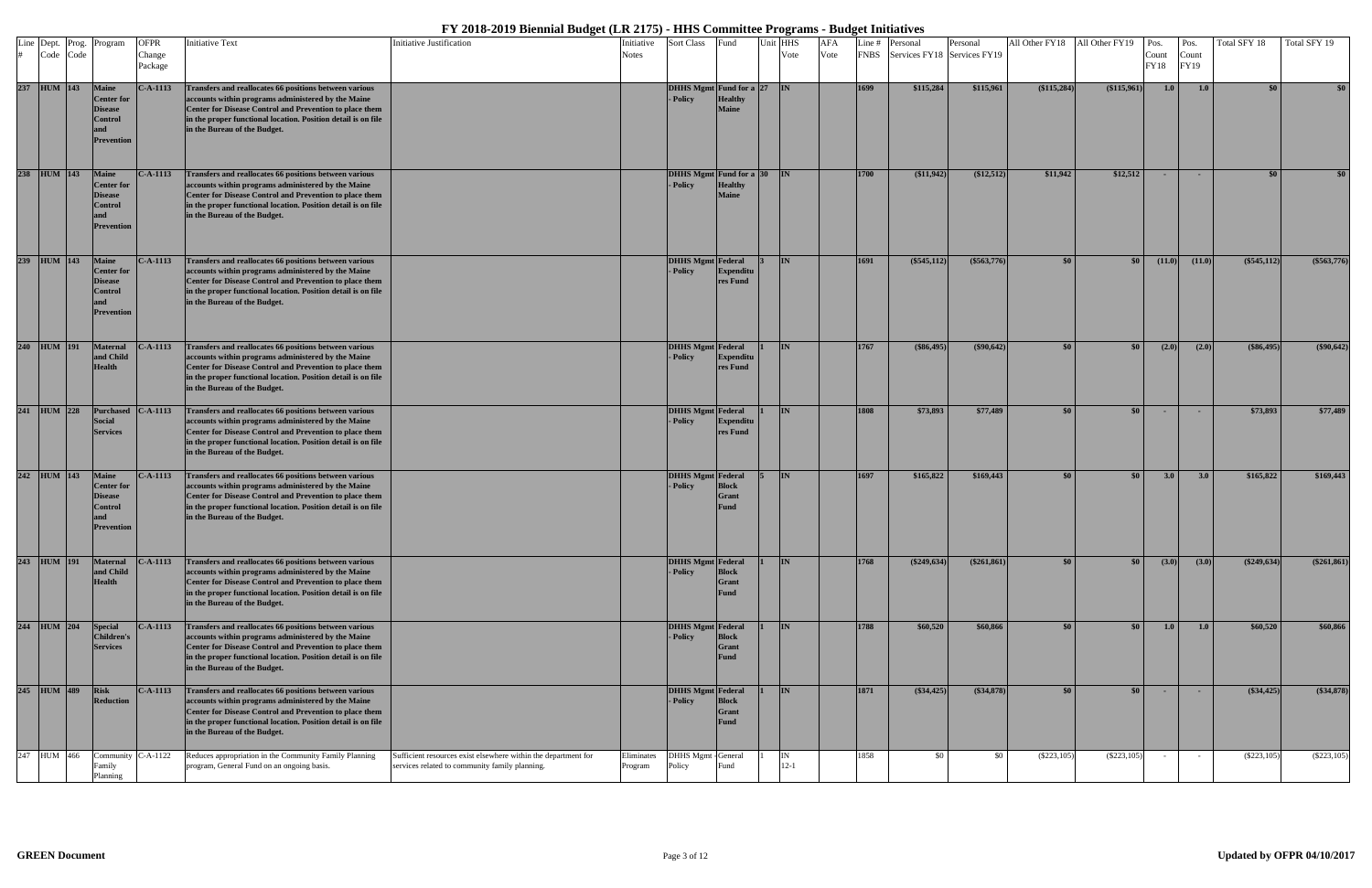| Line | Dept.<br>Code Code |                     | Prog. Program                                                        | <b>OFPR</b><br>Change | <b>Initiative Text</b>                                                                                                                                                                                                                                                                                                                                                                                                                                                                                                                                                                                                                                                   | Initiative Justification                                                                                                                                                                                                                                                                                                                                                                                                                                                                                                                                                                                                                                                                                                                                                                    | Initiative<br>Notes                                                                                | Sort Class                           | Fund                                      | Unit HHS<br>Vote | <b>AFA</b><br>Vote | -ine #<br><b>FNBS</b> | Personal<br>Services FY18 Services FY19 | Personal       | All Other FY18 | All Other FY19  | Pos.<br>Count | Pos.<br>Count | Total SFY 18    | Total SFY 19  |
|------|--------------------|---------------------|----------------------------------------------------------------------|-----------------------|--------------------------------------------------------------------------------------------------------------------------------------------------------------------------------------------------------------------------------------------------------------------------------------------------------------------------------------------------------------------------------------------------------------------------------------------------------------------------------------------------------------------------------------------------------------------------------------------------------------------------------------------------------------------------|---------------------------------------------------------------------------------------------------------------------------------------------------------------------------------------------------------------------------------------------------------------------------------------------------------------------------------------------------------------------------------------------------------------------------------------------------------------------------------------------------------------------------------------------------------------------------------------------------------------------------------------------------------------------------------------------------------------------------------------------------------------------------------------------|----------------------------------------------------------------------------------------------------|--------------------------------------|-------------------------------------------|------------------|--------------------|-----------------------|-----------------------------------------|----------------|----------------|-----------------|---------------|---------------|-----------------|---------------|
|      |                    |                     |                                                                      | Package               |                                                                                                                                                                                                                                                                                                                                                                                                                                                                                                                                                                                                                                                                          |                                                                                                                                                                                                                                                                                                                                                                                                                                                                                                                                                                                                                                                                                                                                                                                             |                                                                                                    |                                      |                                           |                  |                    |                       |                                         |                |                |                 | <b>FY18</b>   | FY19          |                 |               |
|      | 253 HUM 142        |                     | Office of the C-A-1216<br>Commission                                 |                       | due to increases in costs for financial, accounting and human<br>Administrative and Financial Services.                                                                                                                                                                                                                                                                                                                                                                                                                                                                                                                                                                  | Provides funding in the Office of the Commissioner program The Department of Administrative and Financial Services (DAFS)<br>Service Center provides financial, accounting and human resource<br>resource management services provided by the Department of management services to the Department of Health and Human<br>Services (DHHS) and the costs associated with these services are paid<br>by DHHS. The annual charge for these services has increased with<br>rising employee wages and benefits as well as increases in related All<br>Other. This initiative provides the necessary funding to maintain the<br>services provided by the DAFS Service Center.                                                                                                                      |                                                                                                    | DHHS Mgmt - General<br>Policy        | Fund                                      | IN               |                    | 1655                  | - \$0                                   | \$0            | \$383,672      | \$419,968       |               |               | \$383,672       | \$419,968     |
|      | 254 HUM 142        |                     | <b>Office of</b><br><b>Commissio</b>                                 | $C-A-1216$            | Provides funding in the Office of the Commissioner<br>program due to increases in costs for financial, accounting<br>and human resource management services provided by the<br>Department of Administrative and Financial Services.                                                                                                                                                                                                                                                                                                                                                                                                                                      |                                                                                                                                                                                                                                                                                                                                                                                                                                                                                                                                                                                                                                                                                                                                                                                             |                                                                                                    | DHHS Mgmt Other<br>- Policy          | <b>Special</b><br>Revenue<br>Funds        | IN               |                    | 1656                  | $\$0$                                   | \$0            | \$194,666      | \$213,081       | <b>COL</b>    | <b>.</b>      | \$194,666       | \$213,081     |
| 257  | HUM 545            |                     | <b>Head Start</b>                                                    | $C-A-1708$            | Reduces appropriation in the Head Start program based on<br>adequate federal funding provided for the services.                                                                                                                                                                                                                                                                                                                                                                                                                                                                                                                                                          | This appropriation was designated to expand Head Start<br>comprehensive services. Currently, these programs are adequately<br>supported through the federal funds that are being received.                                                                                                                                                                                                                                                                                                                                                                                                                                                                                                                                                                                                  | liminates<br><b>GF</b> Funding<br>in Program                                                       | DHHS Mgmt - General<br>Policy        | Fund                                      | <b>OUT</b>       |                    | 1885                  | - \$0                                   | \$0            | (\$1,194,458)  | $(\$1,194,458)$ |               |               | (\$1,194,458)   | (\$1,194,458) |
|      | 259 HUM 453        |                     | Office of<br><sup>7</sup> amily<br>Independenc<br>- District         | -A-1825               | and related All Other from 50% General Fund and 50% Other<br>Special Revenue Funds in the Office for Family Independence<br>District program and eliminates one Disability Claims<br>Adjudicator position, 3 Disability Claims Examiner positions,<br>3 Office Assistant II positions and 2 Office Associate II<br>positions and related All Other from 50% General Fund and<br>50% Other Special Revenue Funds in the Office for Family<br>Independence program as of June 20, 2018. Also provides<br>funding in All Other in the Office for Family Independence -<br>District program, Other Special Revenue Funds to issue a<br>contract for medical review services. | Eliminates one Family Independence Unit Supervisor position This initiative provides All Other funding to issue a contract for<br>medical review services at a savings to the state General Fund.                                                                                                                                                                                                                                                                                                                                                                                                                                                                                                                                                                                           | Part of<br>overall<br>change in<br>Medical<br>review team<br>See Lines<br>396-397 and<br>Part GGGG | DHHS Mgmt - General<br>Policy        | Fund                                      | <b>OUT</b>       |                    | 1849                  | -80                                     | $(\$44,601)$   | -80            | \$158,951       |               | (1.0)         | \$0             | \$114,350     |
|      | 260 HUM Z020       |                     | <b>Office for</b><br>Family<br>Independen                            | $C-A-1825$            | Eliminates one Family Independence Unit Supervisor<br>position and related All Other from 50% General Fund<br>and 50% Other Special Revenue Funds in the Office for<br><b>Family Independence - District program and eliminates</b>                                                                                                                                                                                                                                                                                                                                                                                                                                      |                                                                                                                                                                                                                                                                                                                                                                                                                                                                                                                                                                                                                                                                                                                                                                                             |                                                                                                    | <b>DHHS Mgmt General</b><br>- Policy | <b>Fund</b>                               | <b>OUT</b>       |                    | 1952                  | \$0                                     | $(\$300,084)$  | \$0            | $(\$27,437)$    | - 1           | (3.0)         | \$0             | $(\$327,521)$ |
|      | 261 HUM 453        |                     | Office of<br>Family<br>Independen<br>ce - District                   | <b>C-A-1825</b>       | Eliminates one Family Independence Unit Supervisor<br>position and related All Other from 50% General Fund<br>and 50% Other Special Revenue Funds in the Office for<br><b>Family Independence - District program and eliminates</b><br>one Disability Claims Adjudicator position, 3 Disability                                                                                                                                                                                                                                                                                                                                                                          |                                                                                                                                                                                                                                                                                                                                                                                                                                                                                                                                                                                                                                                                                                                                                                                             |                                                                                                    | <b>DHHS Mgmt</b> Other<br>- Policy   | <b>Special</b><br><b>Revenue</b><br>Funds | <b>OUT</b>       |                    | 1850                  | $\$0$                                   | $(\$44,594)$   | \$0            | \$936,770       | - 1           | <b>.</b>      | \$0             | \$892,176     |
|      |                    |                     | 262 HUM Z020 Office for<br><b>Family</b><br>Independen               | $C-A-1825$            | <b>Eliminates one Family Independence Unit Supervisor</b><br>position and related All Other from 50% General Fund<br>and 50% Other Special Revenue Funds in the Office for<br><b>Family Independence - District program and eliminates</b>                                                                                                                                                                                                                                                                                                                                                                                                                               |                                                                                                                                                                                                                                                                                                                                                                                                                                                                                                                                                                                                                                                                                                                                                                                             |                                                                                                    | <b>DHHS Mgmt</b> Other<br>- Policy   | <b>Special</b><br>Revenue<br><b>Funds</b> | <b>OUT</b>       |                    | 1953                  | \$0 <sub>1</sub>                        | $(\$300, 101)$ | \$0            | $(\$38,370)$    | $\sim$        | (6.0)         | \$0\$           | (\$338,471)   |
|      |                    | 263 HUM Z200 Driver | Education &<br>Evaluation<br>Program -<br>Off Sub<br>Abuse &<br>MH S | C-A-1902              | Transfers 3 Office Associate II positions, one Clerk IV<br>position, 2 Substance Abuse Program Specialist positions and<br>one Social Services Manager I position and related All Other<br>from the Driver Education and Evaluation Program - Office of<br>Substance Abuse and Mental Health Services program within<br>the Department of Health and Human Services to the Driver<br>Education and Evaluation Program in the Department of the<br>Secretary of State. This request will also transfer the<br>associated undedicated revenue from the Department of Health<br>and Human Services to the Department of the Secretary of<br>State.                          | This initiative centralizes the oversight of driving infractions with the Part XXX<br>Department of the Secretary of State, the agency that qualifies and<br>licenses drivers and maintains records of driver history. This initiative Corresponds<br>also includes the transfer of undedicated revenue responsibilities<br>related to collection of Driver Rehabilitation Course fees in the Driver acct in SEC<br>Education and Evaluation Program.                                                                                                                                                                                                                                                                                                                                       | ith new<br>7.244                                                                                   | DHHS Mgmt - General<br>Policy        | Fund                                      | <b>OUT</b>       |                    | 2083                  | $(\$535,058)$                           | $(\$547,096)$  | (S1,028,931)   | (\$1,028,931)   | (7.0)         | (7.0)         | (\$1,563,989)   | (\$1,576,027) |
| 268  | HUM 142            |                     | Office of the C-A-7004<br>Commission                                 |                       | Eliminates one Accounting Assistant Technician position, one<br>Clerk IV position, one Customer Representative Assistant II<br>position, 23 full-time Office Assistant II positions, one part-<br>time Office Assistant II position and 3 Office Associate II<br>36% Other Special Revenue Funds in the Office of the<br>the Commissioner program to the Office for Family<br>Independence program to cover technology costs.                                                                                                                                                                                                                                            | This initiative is eliminating 29.5 positions and reducing related All<br>Other in the Office of the Commissioner program and transferring the positions are Policy<br>savings from the Office of the Commissioner program to the Office<br>for Family Independence (OFI) program. The Personal Services<br>positions and related All Other funded 64% General Fund and savings in the Office of the Commissioner program are possible<br>through the use of enhanced technology. Also increases All Other in<br>Commissioner program. Transfers savings from the Office of the Other Special Revenue Funds account in the OFI program to<br>provide funding for the 50/50 split for technology costs between the<br>General Fund and the Other Special Revenue Funds in the OFI<br>program | All 29.5<br>currently<br>acant                                                                     | <b>DHHS Mgmt</b> - General           | Fund                                      | IN               |                    | 1665                  | $(\$1,013,29)$                          | (\$1,056,039)  | (\$117,063)    | (\$117,063)     | (29.5)        | (29.5)        | $(\$1,130,354)$ | (\$1,173,102) |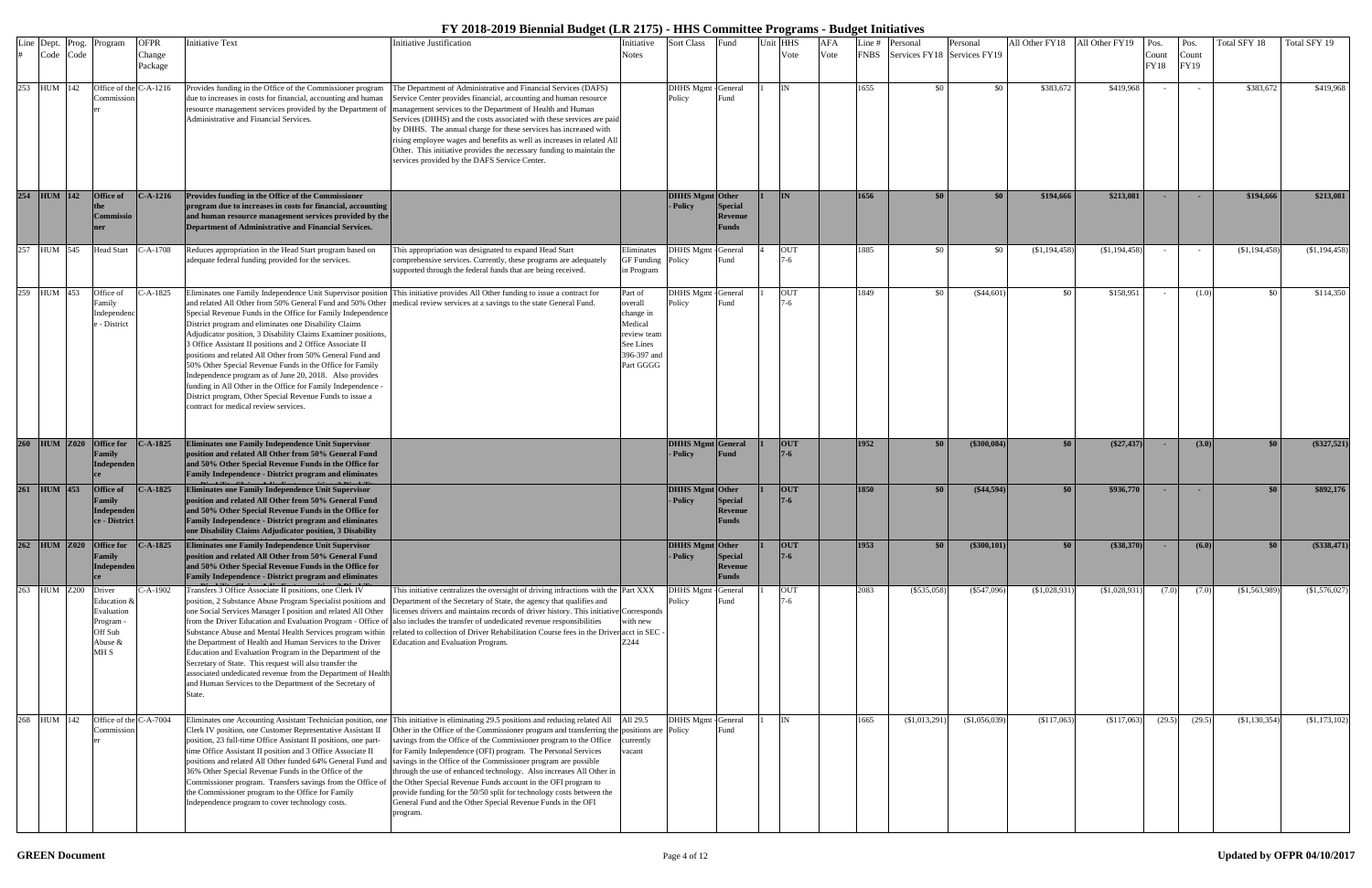|  | # Code Code | Line Dept. Prog. Program                                                                          | <b>OFPR</b><br>Change<br>Package | <b>Initiative Text</b>                                                                                                                                                                                                                                                                                        | <b>Initiative Justification</b>                                                                                                  | Initiative<br><b>Notes</b> | <b>Sort Class</b>                                    | Fund                                             | Unit HHS<br>Vote                                                                                                                                                                                                                                                                                                                                                                                                   | <b>AFA</b><br>Vote |             | Line # Personal<br>FNBS Services FY18 Services FY19 | Personal        | All Other FY18 | All Other FY19 | Pos.<br>Count<br>FY18 | Pos.<br>Count<br>FY19 | Total SFY 18    | Total SFY 19   |
|--|-------------|---------------------------------------------------------------------------------------------------|----------------------------------|---------------------------------------------------------------------------------------------------------------------------------------------------------------------------------------------------------------------------------------------------------------------------------------------------------------|----------------------------------------------------------------------------------------------------------------------------------|----------------------------|------------------------------------------------------|--------------------------------------------------|--------------------------------------------------------------------------------------------------------------------------------------------------------------------------------------------------------------------------------------------------------------------------------------------------------------------------------------------------------------------------------------------------------------------|--------------------|-------------|-----------------------------------------------------|-----------------|----------------|----------------|-----------------------|-----------------------|-----------------|----------------|
|  |             | 269 HUM Z020 Office for<br>Family<br><b>Independen</b>                                            | $C-A-7004$                       | Eliminates one Accounting Assistant Technician position,<br>one Clerk IV position, one Customer Representative<br>Assistant II position, 23 full-time Office Assistant II<br>positions, one part-time Office Assistant II position and 3<br>Office Associate II positions and related All Other funded        |                                                                                                                                  |                            | DHHS Mgmt General<br>- Policy                        | Fund                                             | I <sub>IN</sub>                                                                                                                                                                                                                                                                                                                                                                                                    |                    | 1956        | $\sqrt{50}$                                         | \$0             | \$1,130,354    | \$1,173,102    | <b>COL</b>            | <b>COL</b>            | \$1,130,354     | \$1,173,102    |
|  | 270 HUM 142 | <b>Office of</b><br>Commissio                                                                     | $C-A-7004$                       | Eliminates one Accounting Assistant Technician position,<br>one Clerk IV position, one Customer Representative<br><b>Assistant II position, 23 full-time Office Assistant II</b><br>positions, one part-time Office Assistant II position and 3<br>Office Associate II positions and related All Other funded |                                                                                                                                  |                            | DHHS Mgmt Other<br>- Policy                          | <b>Special</b><br><b>Revenue</b><br><b>Funds</b> | IN                                                                                                                                                                                                                                                                                                                                                                                                                 |                    | 1666        | $(\$569,956)$                                       | $(\$594,022)$   | (\$87,043)     | $(*87,846)$    | $\sim$ $\sim$         | $\sim$                | $(\$656,999)$   | $($ \$681,868) |
|  |             | 271 HUM Z020 Office for<br><b>Family</b><br><b>Independen</b>                                     | $C-A-7004$                       | <b>Eliminates one Accounting Assistant Technician position,</b><br>one Clerk IV position, one Customer Representative<br>Assistant II position, 23 full-time Office Assistant II<br>positions, one part-time Office Assistant II position and 3                                                               |                                                                                                                                  |                            | <b>DHHS Mgmt Other</b><br>- Policy                   | <b>Special</b><br><b>Revenue</b><br><b>Funds</b> | IN                                                                                                                                                                                                                                                                                                                                                                                                                 |                    | 1957        | $\sqrt{50}$                                         | \$0             | \$1,168,038    | \$1,212,211    | <b>COL</b>            | $\sim$                | \$1,168,038     | \$1,212,211    |
|  | 272 HUM 100 | Child<br>Support                                                                                  | C-A-1215                         | Eliminates 192 positions from various programs within the<br>Department of Health and Human Services and reduces<br>funding for related All Other. Position detail is on file with the with the Bureau of Budget.<br>Bureau of Budget.                                                                        | Eliminates 192 positions from various accounts within the<br>Department of Health and Human Services. Position detail is on file |                            | <b>DHHS</b><br>Position<br>Elimination               | General<br>Fund                                  | <b>OUT</b>                                                                                                                                                                                                                                                                                                                                                                                                         |                    | 1513        | $(\$124,211)$                                       | $(\$130,283)$   | $(\$24,388)$   | $(\$24,388)$   | (4.0)                 | (4.0)                 | (\$148,599)     | (\$154,671)    |
|  | 273 HUM 129 | <b>Office of</b><br><b>MaineCare</b><br><b>Services</b>                                           | $C-A-1215$                       | Eliminates 192 positions from various programs within the<br>Department of Health and Human Services and reduces<br>funding for related All Other. Position detail is on file with<br>the Bureau of Budget.                                                                                                   |                                                                                                                                  |                            | <b>DHHS</b><br><b>Position</b><br><b>Elimination</b> | <b>General</b><br><b>Fund</b>                    | <b>OUT</b><br>$7 - 6$                                                                                                                                                                                                                                                                                                                                                                                              |                    | 1543        | (\$550,431)                                         | $(\$573,734)$   | $(\$24,388)$   | $(*24,388)$    | (4.0)                 | (4.0)                 | $(\$574,819)$   | (\$598,122)    |
|  | 274 HUM 142 | <b>Office of</b><br><b>Commissio</b><br>ner                                                       | $C-A-1215$                       | Eliminates 192 positions from various programs within the<br>Department of Health and Human Services and reduces<br>funding for related All Other. Position detail is on file with<br>the Bureau of Budget.                                                                                                   |                                                                                                                                  |                            | <b>DHHS</b><br><b>Position</b><br><b>Elimination</b> | <b>General</b><br><b>Fund</b>                    | IN as<br>amended<br>$7 - 6 -$<br><b>Eliminate</b><br>only 2<br><b>Positions</b><br>Pos.#<br>020003508<br>and<br>020312342<br><b>Estimated</b><br><b>Savings</b><br><b>SFY 2018</b><br>Leg<br>Count 1.5<br><b>PS</b><br>\$141,020<br>AO \$9,146<br><b>Total</b><br>\$150,166<br><b>Estimated</b><br><b>Savings</b><br><b>SFY 2019</b><br>Leg<br>Count $1.5$<br>\$148,034<br>AO \$9,146<br><b>Total</b><br>\$157,180 |                    | 1653        | $(\$260,451)$                                       | $(\$273,230)$   | (\$36,582)     | $(*36,582)$    | (6.0)                 | (6.0)                 | (\$297,033)     | $(*309, 812)$  |
|  | 275 HUM 143 | <b>Maine</b><br><b>Center for</b><br><b>Disease</b><br><b>Control</b><br>and<br><b>Prevention</b> | <b>C-A-1215</b>                  | Eliminates 192 positions from various programs within the<br>Department of Health and Human Services and reduces<br>funding for related All Other. Position detail is on file with<br>the Bureau of Budget.                                                                                                   |                                                                                                                                  |                            | <b>DHHS</b><br><b>Position</b><br><b>Elimination</b> | General<br><b>Fund</b>                           | <b>OUT</b><br>$7 - 6$                                                                                                                                                                                                                                                                                                                                                                                              |                    | <b>1711</b> | $(\$1,067,015)$                                     | $(\$1,117,654)$ | $(\$94,504)$   | $(\$94,504)$   | (15.5)                | (15.5)                | $(\$1,161,519)$ | (\$1,212,158)  |
|  | 276 HUM 452 | Office of<br><b>Child and</b><br>Family<br><b>Services -</b><br>District                          |                                  | C-A-1215 Eliminates 192 positions from various programs within the<br>Department of Health and Human Services and reduces<br>funding for related All Other. Position detail is on file with<br>the Bureau of Budget.                                                                                          |                                                                                                                                  |                            | <b>DHHS</b><br><b>Position</b><br><b>Elimination</b> | <b>General</b><br><b>Fund</b>                    | <b>OUT</b><br>$7 - 6$                                                                                                                                                                                                                                                                                                                                                                                              |                    | 1831        | $(\$98,299)$                                        | (\$103,222)     | (\$15,243)     | $(\$15,243)$   | (2.5)                 | (2.5)                 | (\$113,542)     | (\$118,465)    |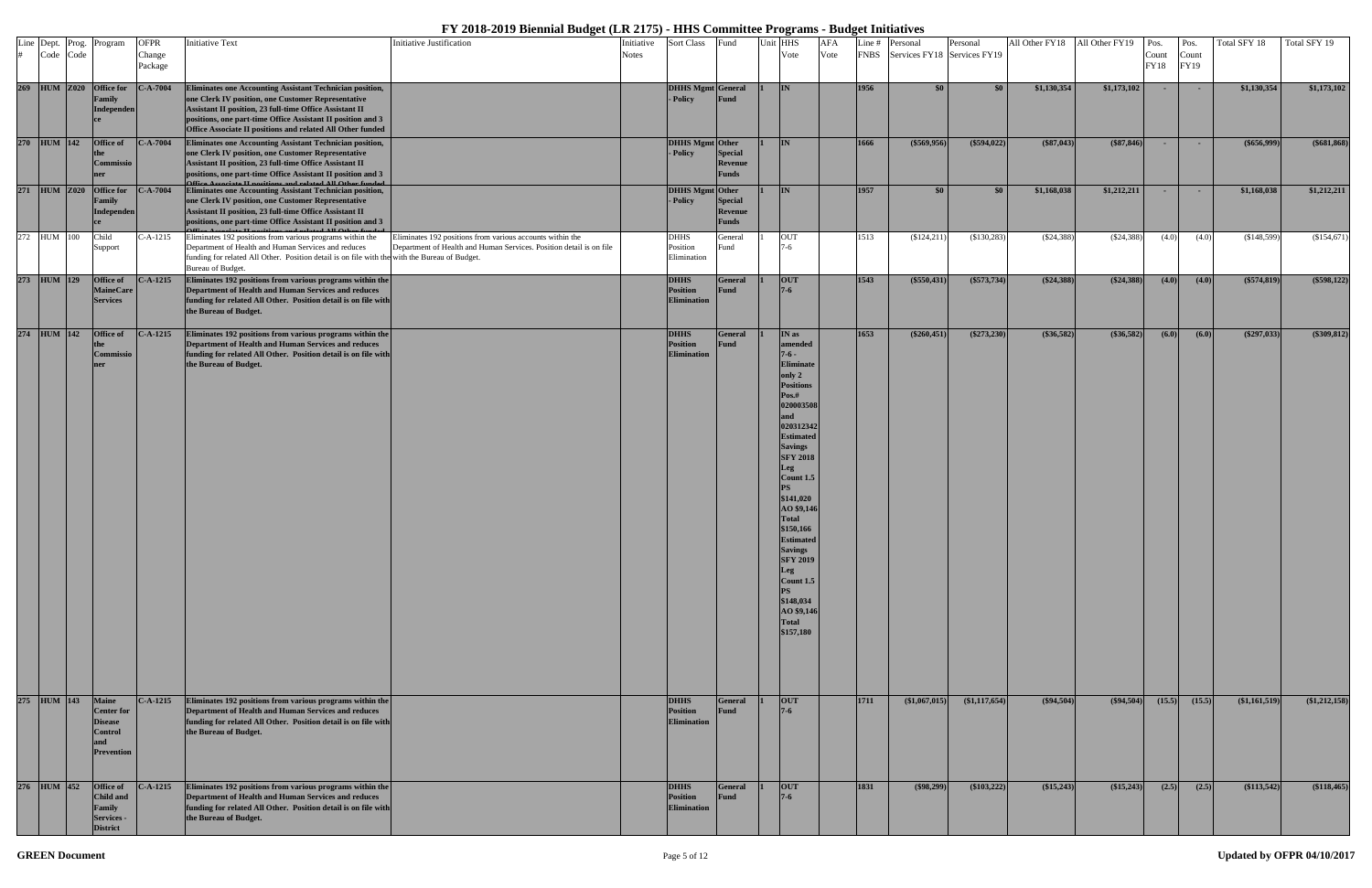|             | Line Dept. Prog.   | Program                                                                                          | <b>OFPR</b>       | Initiative Text                                                                                                                                                                                             | <b>Initiative Justification</b> | Initiative                                                                                                                                                  | <b>Sort Class</b>                                    | Fund                                               |    | Unit HHS   | <b>AFA</b> | Line # | Personal                         | Personal        | All Other FY18 | All Other FY19   | Pos.             | Pos.          | Total SFY 18    | Total SFY 19    |
|-------------|--------------------|--------------------------------------------------------------------------------------------------|-------------------|-------------------------------------------------------------------------------------------------------------------------------------------------------------------------------------------------------------|---------------------------------|-------------------------------------------------------------------------------------------------------------------------------------------------------------|------------------------------------------------------|----------------------------------------------------|----|------------|------------|--------|----------------------------------|-----------------|----------------|------------------|------------------|---------------|-----------------|-----------------|
|             | Code Code          |                                                                                                  | Change<br>Package |                                                                                                                                                                                                             |                                 | <b>Notes</b>                                                                                                                                                |                                                      |                                                    |    | Vote       | Vote       |        | FNBS Services FY18 Services FY19 |                 |                |                  | Count<br>FY18    | Count<br>FY19 |                 |                 |
| 277 HUM 453 |                    | <b>Office of</b><br>Family<br>Independen<br>ce - District                                        | $C-A-1215$        | Eliminates 192 positions from various programs within the<br>Department of Health and Human Services and reduces<br>funding for related All Other. Position detail is on file with<br>the Bureau of Budget. |                                 |                                                                                                                                                             | <b>DHHS</b><br><b>Position</b><br><b>Elimination</b> | <b>General</b><br><b>Fund</b>                      |    | <b>OUT</b> |            | 1839   | $(\$332,690)$                    | $(\$349,481)$   | (\$36,582)     | $(*36,582)$      | (6.0)            | (6.0)         | (\$369,272)     | (\$386,063)     |
|             | 278 HUM Z036       | Division of<br><b>Licensing</b><br><b>Regulatory</b><br><b>Services</b>                          | $C-A-1215$        | Eliminates 192 positions from various programs within the<br>Department of Health and Human Services and reduces<br>funding for related All Other. Position detail is on file with<br>the Bureau of Budget. |                                 |                                                                                                                                                             | <b>DHHS</b><br><b>Position</b><br><b>Elimination</b> | <b>General</b><br><b>Fund</b>                      |    | <b>OUT</b> |            | 1993   | $(\$99,411)$                     | (\$104,442)     | $(\$6,097)$    | $(\$6,097)$      | (1.0)            | (1.0)         | (\$105,508)     | (\$110,539)     |
|             | 279 HUM Z037 Data, | <b>Research</b><br>and Vital<br><b>Statistics</b>                                                | C-A-1215          | Eliminates 192 positions from various programs within the<br>Department of Health and Human Services and reduces<br>funding for related All Other. Position detail is on file with<br>the Bureau of Budget. |                                 |                                                                                                                                                             | <b>DHHS</b><br><b>Position</b><br><b>Elimination</b> | <b>General</b><br><b>Fund</b>                      |    | <b>OUT</b> |            | 2008   | $(\$75,369)$                     | $(\$76,177)$    | $(\$6,097$     | $(\$6,097)$      | (1.0)            | (1.0)         | (\$81,466)      | (\$82,274)      |
|             | 280 HUM Z040       | <b>Office of</b><br><b>Aging and</b><br><b>Disability</b>                                        | C-A-1215          | Eliminates 192 positions from various programs within the<br>Department of Health and Human Services and reduces<br>funding for related All Other. Position detail is on file with                          |                                 |                                                                                                                                                             | <b>DHHS</b><br><b>Position</b><br><b>Elimination</b> | <b>General</b><br><b>Fund</b>                      |    | <b>OUT</b> |            | 2018   | (\$41,843)                       | $(\$43,948)$    | $(\$6,097)$    | $(\$6,097)$      | (1.0)            | (1.0)         | $(\$47,940)$    | (\$50,045)      |
|             | 281 HUM Z198       | Mental<br><b>Health</b><br><b>Services -</b><br>Community                                        | $C-A-1215$        | Eliminates 192 positions from various programs within the<br>Department of Health and Human Services and reduces<br>funding for related All Other. Position detail is on file with<br>the Bureau of Budget. |                                 |                                                                                                                                                             | <b>DHHS</b><br><b>Position</b><br><b>Elimination</b> | <b>General</b><br><b>Fund</b>                      |    | <b>OUT</b> |            | 2047   | $(\$249,129)$                    | $(\$261,372)$   | $(\$24,388)$   | $(*24,388)$      | (4.0)            | (4.0)         | $(\$273,517)$   | (\$285,760)     |
|             | 282 HUM Z199       | Office of<br>Substance<br><b>Abuse and</b><br><b>Mental</b><br><b>Health</b><br><b>Services</b>  | $C-A-1215$        | Eliminates 192 positions from various programs within the<br>Department of Health and Human Services and reduces<br>funding for related All Other. Position detail is on file with<br>the Bureau of Budget. |                                 |                                                                                                                                                             | <b>DHHS</b><br><b>Position</b><br><b>Elimination</b> | <b>General</b><br>Fund                             |    | <b>OUT</b> |            | 2063   | $(*49,213)$                      | $(\$51,308)$    | $(\$6,097)$    | $(\$6,097)$      | (1.0)            | (1.0)         | $(\$55,310)$    | (\$57,405)      |
|             | 283 HUM Z200       | <b>Driver</b><br>Education<br><b>Evaluation</b><br>Program ·<br>Off Sub<br>Abuse &<br><b>MHS</b> | C-A-1215          | Eliminates 192 positions from various programs within the<br>Department of Health and Human Services and reduces<br>funding for related All Other. Position detail is on file with<br>the Bureau of Budget. |                                 |                                                                                                                                                             | <b>DHHS</b><br><b>Position</b><br><b>Elimination</b> | <b>General</b><br><b>Fund</b>                      |    | <b>OUT</b> |            | 2082   | $(\$62,099)$                     | $(\$65,263)$    | $\$0$          | \$0 <sub>1</sub> | (1.0)            | (1.0)         | $($ \$62,099)   | $(\$65,263)$    |
|             | 284 HUM Z206       | Mental<br><b>Health</b><br>сі уісез -<br><b>Children</b>                                         | $C-A-1215$        | Eliminates 192 positions from various programs within the<br>Department of Health and Human Services and reduces<br>funding for related All Other. Position detail is on file with<br>the Bureau of Budget. |                                 |                                                                                                                                                             | <b>DHHS</b><br><b>Position</b>                       | <b>General</b><br><b>Fund</b>                      |    | <b>OUT</b> |            | 2106   | $(\$1,116,512)$                  | (\$1,148,807)   | $(\$79,261)$   | $(*79,261)$      | (13.0)           | (13.0)        | (\$1,195,773)   | (\$1,228,068)   |
|             | 285 HUM Z208       | Developme $C-A-1215$<br><b>Services -</b><br>Community                                           |                   | Eliminates 192 positions from various programs within the<br>Department of Health and Human Services and reduces<br>funding for related All Other. Position detail is on file with<br>the Bureau of Budget. |                                 | $22$ of<br><b>Positions</b><br>are Human<br><b>Svcs</b><br><b>Caseworker</b><br>s (Possibly<br><b>Case Mgmt</b><br>workers?)<br>21 of 22 are<br><b>Full</b> | <b>DHHS</b><br><b>Position</b><br><b>Elimination</b> | <b>General</b><br><b>Fund</b>                      | 60 | <b>OUT</b> |            | 2117   | (\$1,997,431)                    | $(\$2,067,420)$ | (\$164,619)    | \$164,619        | (27.0)           | (27.0)        | $(\$2,162,050)$ | $(\$2,232,039)$ |
|             | 286 HUM Z213 Brain | Injury                                                                                           | $C-A-1215$        | Eliminates 192 positions from various programs within the<br>Department of Health and Human Services and reduces<br>funding for related All Other. Position detail is on file with<br>the Bureau of Budget. |                                 |                                                                                                                                                             | <b>DHHS</b><br><b>Position</b><br><b>Elimination</b> | <b>General</b><br>Fund                             |    | <b>OUT</b> |            | 2142   | $(\$56,432)$                     | $(\$59,277)$    | $(\$6,097)$    | $(\$6,097)$      | (1.0)            | (1.0)         | $(\$62,529)$    | (\$65,374)      |
| 287 HUM 100 |                    | <b>Child</b><br>Support                                                                          | $C-A-1215$        | Eliminates 192 positions from various programs within the<br>Department of Health and Human Services and reduces<br>funding for related All Other. Position detail is on file with<br>the Bureau of Budget. |                                 |                                                                                                                                                             | <b>DHHS</b><br><b>Position</b><br><b>Elimination</b> | Other<br><b>Special</b><br><b>Revenue</b><br>Funds |    | <b>OUT</b> |            | 1515   | $(*63,342)$                      | $(\$66,567)$    | $(\$2,114)$    | $(\$2,222)$      | $\sim$ 100 $\pm$ | <b>COL</b>    | $(\$65,456)$    | (\$68,789)      |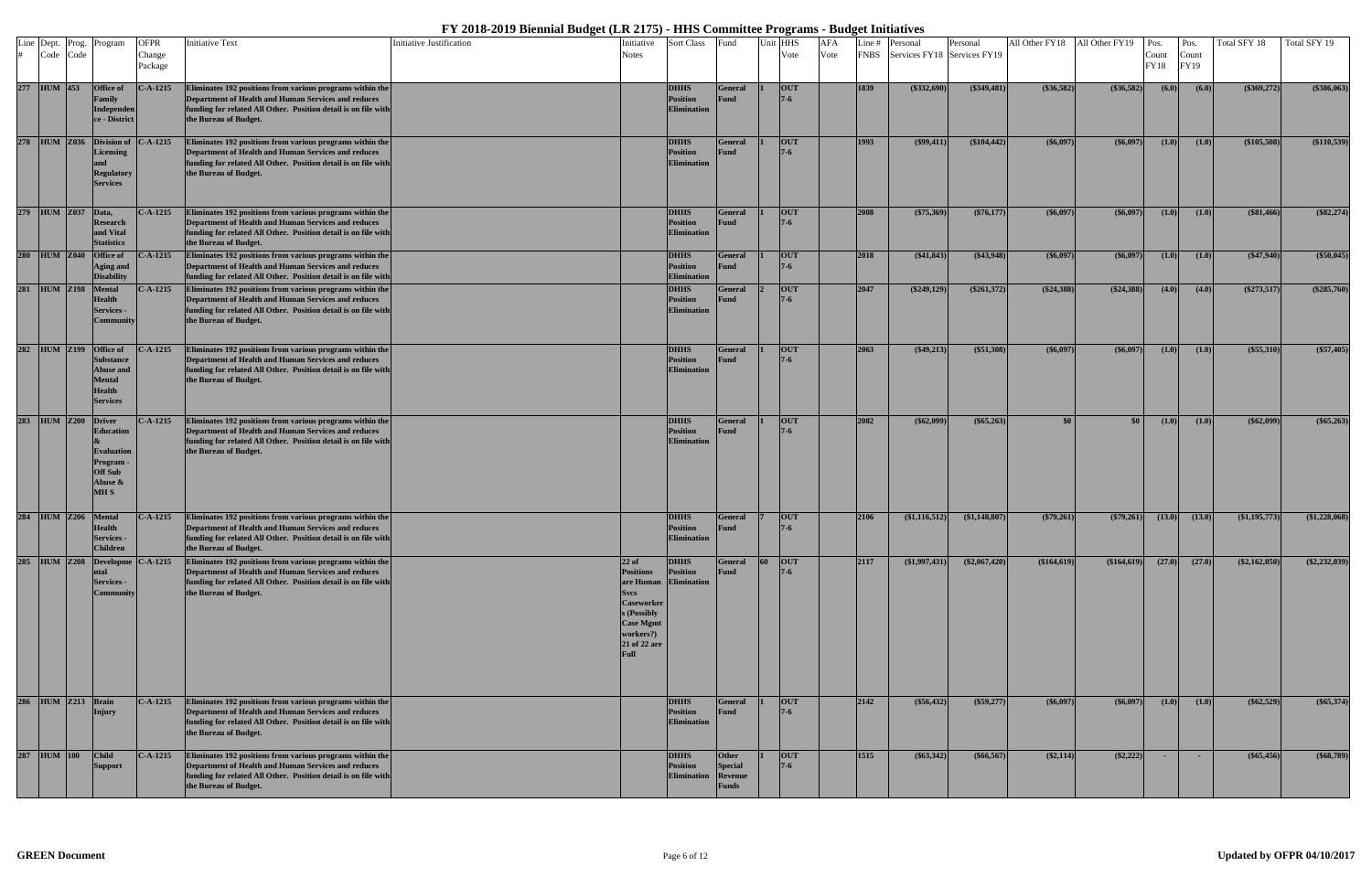|  |             | Line Dept. Prog. Program                                                                          | <b>OFPR</b>       | <b>Initiative Text</b>                                                                                                                                                                                      | Initiative Justification | Initiative   | <b>Sort Class</b>                             | Fund                                               | Unit HHS                                                                                                                                                                                                                                                                                                                                                                                                   | AFA  |      | Line # Personal                  | Personal     | All Other FY18 All Other FY19 |                   | Pos.           | Pos.                 | Total SFY 18 | Total SFY 19  |
|--|-------------|---------------------------------------------------------------------------------------------------|-------------------|-------------------------------------------------------------------------------------------------------------------------------------------------------------------------------------------------------------|--------------------------|--------------|-----------------------------------------------|----------------------------------------------------|------------------------------------------------------------------------------------------------------------------------------------------------------------------------------------------------------------------------------------------------------------------------------------------------------------------------------------------------------------------------------------------------------------|------|------|----------------------------------|--------------|-------------------------------|-------------------|----------------|----------------------|--------------|---------------|
|  | # Code Code |                                                                                                   | Change<br>Package |                                                                                                                                                                                                             |                          | <b>Notes</b> |                                               |                                                    | Vote                                                                                                                                                                                                                                                                                                                                                                                                       | Vote |      | FNBS Services FY18 Services FY19 |              |                               |                   | Count<br>FY18  | Count<br><b>FY19</b> |              |               |
|  |             | 288 HUM 142 Office of<br>Commissio<br>ner                                                         | $C-A-1215$        | Eliminates 192 positions from various programs within the<br>Department of Health and Human Services and reduces<br>funding for related All Other. Position detail is on file with<br>the Bureau of Budget. |                          |              | <b>DHHS</b><br><b>Position</b><br>Elimination | Other<br><b>Special</b><br>Revenue<br><b>Funds</b> | <b>OUT</b><br>$7 - 6$                                                                                                                                                                                                                                                                                                                                                                                      |      | 1654 | (\$188,094)                      | (\$197,360)  | $($ \$6,279)                  | $($ \$6,588) $ $  | $\sim 10^{-1}$ | $\sim$ $-$           | (\$194,373)  | $(\$203,948)$ |
|  | 289 HUM 143 | <b>Maine</b><br><b>Center for</b><br><b>Disease</b><br><b>Control</b><br><b>Prevention</b>        | $C-A-1215$        | Eliminates 192 positions from various programs within the<br>Department of Health and Human Services and reduces<br>funding for related All Other. Position detail is on file with<br>the Bureau of Budget. |                          |              | <b>DHHS</b><br>Position<br>Elimination        | Other<br><b>Special</b><br>Revenue<br><b>Funds</b> | IN as<br>amended<br>$7 - 6 -$<br><b>Eliminate</b><br>only 1<br><b>Positions</b><br>Pos.#<br>020001965<br><b>Estimated</b><br><b>Savings</b><br><b>SFY 2018</b><br>Leg<br>Count 0.5<br>PS<br>\$43,288<br>AO3,049<br><b><i><u>STotal</u></i></b><br>\$46,337<br><b>Estimated</b><br><b>Savings</b><br><b>SFY 2019</b><br>Leg<br>Count 0.5<br><b>PS</b><br>\$45,362<br>AO \$3,049<br><b>Total</b><br>\$48,411 |      | 1713 | $(*70,554)$                      | $(*73,835)$  | (\$5,506)                     | $($ \$5,615)      | (0.5)          | (0.5)                | (\$76,060)   | (\$79,450)    |
|  | 290 HUM 452 | <b>Office of</b><br><b>Child and</b><br>Family<br><b>Services -</b><br><b>District</b>            | $C-A-1215$        | Eliminates 192 positions from various programs within the<br>Department of Health and Human Services and reduces<br>funding for related All Other. Position detail is on file with<br>the Bureau of Budget. |                          |              | <b>DHHS</b><br><b>Position</b><br>Elimination | Other<br><b>Special</b><br>Revenue<br>unus         | <b>OUT</b><br>$7 - 6$                                                                                                                                                                                                                                                                                                                                                                                      |      | 1832 | $(\$21,579)$                     | $(\$22,656)$ | $(*720)$                      | (\$756)           | $\sim$         | $\sim$               | $(\$22,299)$ | $(\$23,412)$  |
|  | 291 HUM 453 | <b>Office of</b><br>Family<br>Independen<br>ce - District                                         | $C-A-1215$        | Eliminates 192 positions from various programs within the<br>Department of Health and Human Services and reduces<br>funding for related All Other. Position detail is on file with<br>the Bureau of Budget. |                          |              | <b>DHHS</b><br>Position<br>Elimination        | Other<br><b>Special</b><br>Revenue<br><b>Funds</b> | <b>OUT</b><br>$7 - 6$                                                                                                                                                                                                                                                                                                                                                                                      |      | 1840 | ( \$406,593)                     | $(*427,106)$ | (\$57,676)                    | $($ \$58,360) $ $ | (7.0)          | (7.0)                | $(*464,269)$ | $(*485,466)$  |
|  |             | 292 HUM Z036 Division of<br><b>Licensing</b><br>and<br><b>Regulatory</b><br><b>Services</b>       | $C-A-1215$        | Eliminates 192 positions from various programs within the<br>Department of Health and Human Services and reduces<br>funding for related All Other. Position detail is on file with<br>the Bureau of Budget. |                          |              | <b>DHHS</b><br>Position<br>Elimination        | Other<br><b>Special</b><br>Revenue<br><b>Funds</b> | <b>OUT</b><br>$7 - 6$                                                                                                                                                                                                                                                                                                                                                                                      |      | 1995 | (\$184,627)                      | (193, 953)   | (\$21,915)                    | $(\$22,226)$      | (2.5)          | (2.5)                | $(*206,542)$ | $(\$216,179)$ |
|  | 293 HUM 143 | <b>Maine</b><br><b>Center for</b><br><b>Disease</b><br><b>Control</b><br>and<br><b>Prevention</b> | $C-A-1215$        | Eliminates 192 positions from various programs within the<br>Department of Health and Human Services and reduces<br>funding for related All Other. Position detail is on file with<br>the Bureau of Budget. |                          |              | <b>DHHS</b><br>Position<br><b>Elimination</b> | Fund for a 27<br><b>Healthy</b><br><b>Maine</b>    | <b>OUT</b><br>$7-6$                                                                                                                                                                                                                                                                                                                                                                                        |      | 1714 | (\$104,680)                      | (\$110,072)  | $(\$9,795)$                   | $($ \$9,975)      | (1.0)          | (1.0)                | (\$114,475)  | (\$120,047)   |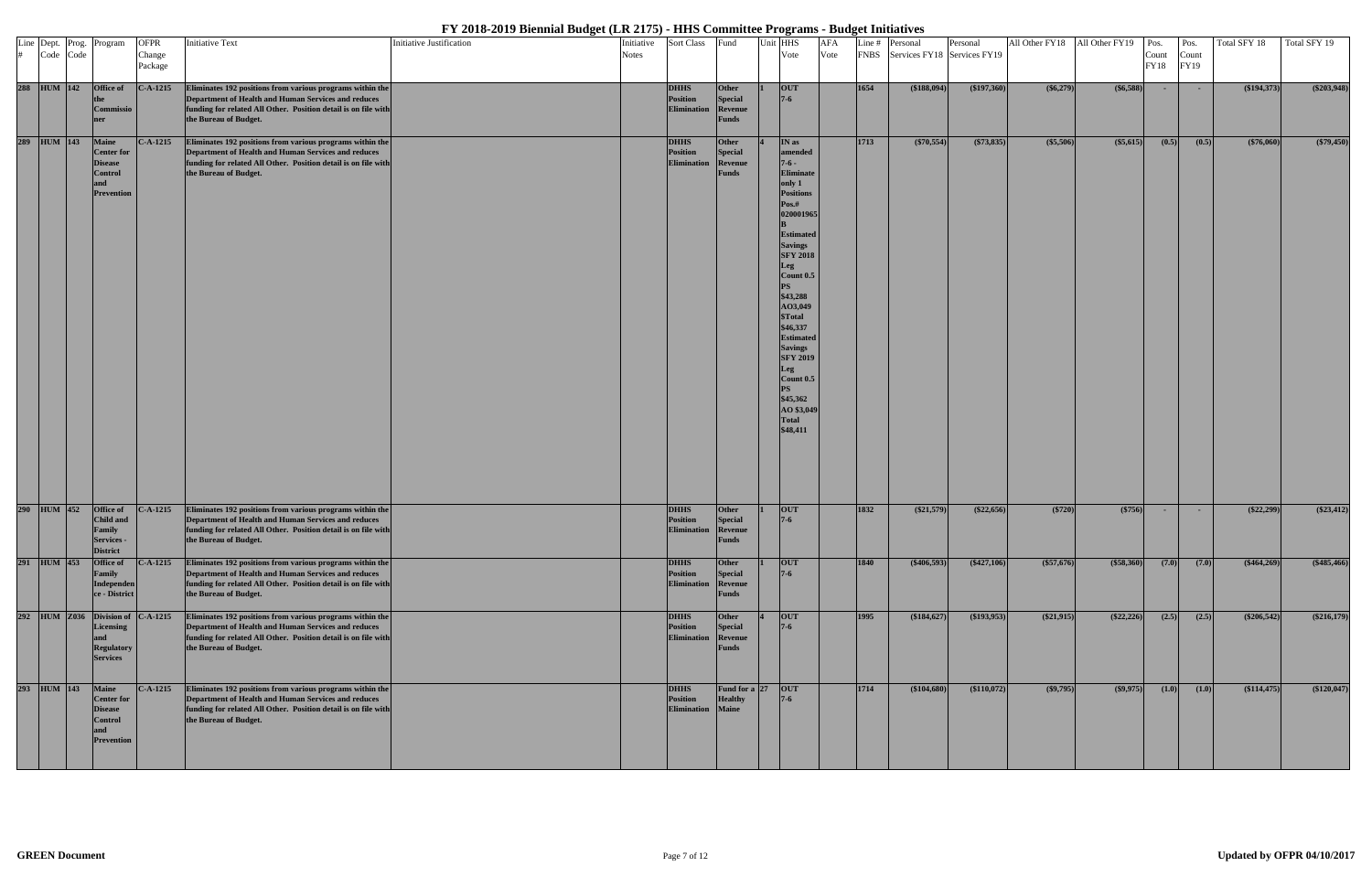| # Code Code | Line Dept. Prog.   | Program                                                                             | <b>OFPR</b><br>Change<br>Package | <b>Initiative Text</b>                                                                                                                                                                                                                             | Initiative Justification                                                                                                                                                                                                                                         | Initiative<br>Notes                                              | <b>Sort Class</b>                                    | Fund                                                      | Unit HHS<br>Vote      | AFA<br>Vote | Line # | Personal<br>FNBS Services FY18 Services FY19 | Personal        | All Other FY18  | All Other FY19  | Pos.<br>Count<br>FY18 | Pos.<br>Count<br>FY19 | Total SFY 18    | Total SFY 19    |
|-------------|--------------------|-------------------------------------------------------------------------------------|----------------------------------|----------------------------------------------------------------------------------------------------------------------------------------------------------------------------------------------------------------------------------------------------|------------------------------------------------------------------------------------------------------------------------------------------------------------------------------------------------------------------------------------------------------------------|------------------------------------------------------------------|------------------------------------------------------|-----------------------------------------------------------|-----------------------|-------------|--------|----------------------------------------------|-----------------|-----------------|-----------------|-----------------------|-----------------------|-----------------|-----------------|
| 294 HUM 143 |                    | <b>Maine</b><br><b>Center for</b><br><b>Disease</b><br>Control<br><b>Prevention</b> | $C-A-1215$                       | Eliminates 192 positions from various programs within the<br>Department of Health and Human Services and reduces<br>funding for related All Other. Position detail is on file with<br>the Bureau of Budget.                                        |                                                                                                                                                                                                                                                                  |                                                                  | <b>DHHS</b><br>Position<br><b>Elimination</b>        | <b>Fund for a 30</b><br><b>Healthy</b><br><b>Maine</b>    | <b>OUT</b>            |             | 1715   | $(\$84,581)$                                 | $(\$88,428)$    | $(\$9,124)$     | $(\$9,252)$     | (1.0)                 | (1.0)                 | $(\$93,705)$    | (\$97,680)      |
| 295 HUM 100 |                    | <b>Child</b><br><b>Support</b>                                                      | $C-A-1215$                       | Eliminates 192 positions from various programs within the<br>Department of Health and Human Services and reduces<br>funding for related All Other. Position detail is on file with<br>the Bureau of Budget.                                        |                                                                                                                                                                                                                                                                  |                                                                  | <b>DHHS</b><br>Position<br><b>Elimination</b>        | Federal<br><b>Expenditu</b><br>res Fund                   | <b>OUT</b><br>$7 - 6$ |             | 1514   | (\$364,064)                                  | $(\$382,136)$   | $(\$43,655)$    | $(\$44,258)$    | (5.0)                 | (5.0)                 | $(*407,719)$    | $(\$426,394)$   |
| 296 HUM 129 |                    | <b>Office of</b><br><b>MaineCare</b><br><b>Services</b>                             | $C-A-1215$                       | Eliminates 192 positions from various programs within the<br>Department of Health and Human Services and reduces<br>funding for related All Other. Position detail is on file with<br>the Bureau of Budget.                                        |                                                                                                                                                                                                                                                                  |                                                                  | <b>DHHS</b><br>Position<br><b>Elimination</b>        | Federal<br><b>Expenditu</b><br>res Fund                   | <b>OUT</b><br>$7 - 6$ |             | 1544   | $(\$627,165]$                                | \$652,308       | $(\$93,391)$    | $(\$94,231)$    | (11.5)                | (11.5)                | $(\$720,556)$   | $(\$746,539)$   |
| 297 HUM 143 |                    | <b>Maine</b><br><b>Center for</b><br><b>Disease</b><br>Control                      | $C-A-1215$                       | Eliminates 192 positions from various programs within the<br>Department of Health and Human Services and reduces<br>funding for related All Other. Position detail is on file with<br>the Bureau of Budget.                                        |                                                                                                                                                                                                                                                                  |                                                                  | <b>DHHS</b><br>Position<br><b>Elimination</b>        | Federal<br><b>Expenditu</b><br>res Fund                   | <b>OUT</b>            |             | 1712   | $(\$436,971$                                 | $(\$457,680)$   | $(\$49,239)$    | $(\$49,931)$    | (6.0)                 | (6.0)                 | $(\$486,210)$   | (\$507,611)     |
| 298 HUM 208 |                    | Disability<br>Determinat<br>Division of                                             | $C-A-1215$                       | Eliminates 192 positions from various programs within the<br>Department of Health and Human Services and reduces<br>funding for related All Other. Position detail is on file with<br>the Bureau of Budget.                                        |                                                                                                                                                                                                                                                                  |                                                                  | <b>DHHS</b><br>Position<br><b>Elimination</b>        | Federal<br><b>Expenditu</b><br>res Fund                   | <b>OUT</b>            |             | 1799   | (\$153,864)                                  | (\$161,507      | $(\$20,888)$    | $(\$21,143)$    | (2.5)                 | (2.5)                 | (\$174,752)     | (\$182,650)     |
|             | 299 HUM Z037 Data, | <b>Research</b><br>and Vital<br><b>Statistics</b>                                   | $C-A-1215$                       | Eliminates 192 positions from various programs within the<br>Department of Health and Human Services and reduces<br>funding for related All Other. Position detail is on file with<br>the Bureau of Budget.                                        |                                                                                                                                                                                                                                                                  |                                                                  | <b>DHHS</b><br><b>Position</b><br><b>Elimination</b> | Federal<br><b>Expenditu</b><br>res Fund                   | <b>OUT</b>            |             | 2009   | $(\$56,432)$                                 | $(\$59,277)$    | (\$8,184)       | (\$8,279)       | (1.0)                 | (1.0)                 | $(\$64,616)$    | $(\$67,556)$    |
| 300 HUM 146 |                    | <b>Additional</b><br>Support for<br>People in<br><b>Retraining</b>                  | $C-A-1215$                       | Eliminates 192 positions from various programs within the<br>Department of Health and Human Services and reduces<br>funding for related All Other. Position detail is on file with<br>the Bureau of Budget.                                        |                                                                                                                                                                                                                                                                  |                                                                  | <b>DHHS</b><br><b>Position</b><br><b>Elimination</b> | Federal<br><b>Block</b><br><b>Grant</b><br><b>Fund</b>    | IN                    |             | 1730   | $(*3,817,090)$                               | $(\$3,893,139)$ | $(*464,493)$    | $(*467,031)$    | (53.5)                | (53.5)                | $(*4,281,583)$  | (\$4,360,170)   |
| 301 HUM 191 |                    | <b>Maternal</b><br>and Child<br><b>Health</b>                                       | $C-A-1215$                       | Eliminates 192 positions from various programs within the<br>Department of Health and Human Services and reduces<br>funding for related All Other. Position detail is on file with<br>the Bureau of Budget.                                        |                                                                                                                                                                                                                                                                  |                                                                  | <b>DHHS</b><br>Position<br><b>Elimination</b>        | Federal<br>Block<br><b>Grant</b><br>Fund                  | <b>OUT</b>            |             | 1771   | $(\$799,352)$                                | $(\$837,045)$   | $(\$83,387)$    | $(\$84,645)$    | (9.0)                 | (9.0)                 | $(\$882,739)$   | $(\$921,690)$   |
|             | 302 HUM 204        | <b>Special</b><br><b>Children's</b><br><b>Services</b>                              | $C-A-1215$                       | Eliminates 192 positions from various programs within the<br>Department of Health and Human Services and reduces<br>funding for related All Other. Position detail is on file with<br>the Bureau of Budget.                                        |                                                                                                                                                                                                                                                                  |                                                                  | <b>DHHS</b><br><b>Position</b><br><b>Elimination</b> | Federal<br><b>Block</b><br>Grant<br><b>Fund</b>           | <b>OUT</b>            |             | 1790   | (\$159,643)                                  | $(\$167,221)$   | (\$17,930)      | (\$18,183)      | (2.0)                 | (2.0)                 | (\$177,573)     | (\$185,404)     |
|             | 303 HUM Z199       | <b>Office of</b><br><b>Substance</b><br>Abuse and                                   | $C-A-1215$                       | Eliminates 192 positions from various programs within the<br>Department of Health and Human Services and reduces<br>funding for related All Other. Position detail is on file with                                                                 |                                                                                                                                                                                                                                                                  |                                                                  | <b>DHHS</b><br><b>Position</b><br><b>Elimination</b> | Federal<br><b>Block</b><br>Grant                          | <b>OUT</b><br>$7 - 6$ |             | 2064   | $(\$59,795)$                                 | $(\$62,534)$    | (\$8,296)       | (\$8,388)       | (1.0)                 | (1.0)                 | $($ \$68,091)   | (\$70,922)      |
| 318 HUM 927 |                    | Maine Rx<br>Plus<br>Program                                                         | $- A - 2010$                     | Reduces allocation to align with available resources.                                                                                                                                                                                              | This initiative will align the budget with available resources in the<br>Other Special Revenue Funds in the Office of MaineCare Services<br>program and the Maine Rx Plus Program.                                                                               | Department<br>plans to<br>remove this<br>initiative.<br>Part YYY | <b>Elder Services</b> Other                          | Special<br>Revenue<br>unds                                | OUT                   |             | 1914   | - \$0                                        | \$0             | $(\$134,786)$   | (\$134,786)     |                       | $\sim$ $-$            | (\$134,786)     | (\$134,786)     |
| 320 HUM 147 |                    | Medical<br>Care -<br>Payments to<br>Providers                                       | C-A-1123                         | Providers program in the Fund for a Healthy Maine to focus on maximizes federal matching funds.<br>direct healthcare for low-income member services.                                                                                               | Adjusts funding between the Maine Center for Disease Control This initiative is redeploying resources in the Fund for a Healthy<br>and Prevention program and the Medical Care - Payments to Maine to focus on healthcare for low-income children and adults and |                                                                  | FHM                                                  | General<br>∙und                                           | OUT 7-6               |             | 1742   | - \$0                                        | \$0             | $(\$4,684,150)$ | $(\$4,684,150)$ |                       |                       | $(\$4,684,150)$ | $(\$4,684,150)$ |
| 321 HUM 143 |                    | Maine<br><b>Center for</b><br><b>Disease</b><br>Control<br>and                      | $C-A-1123$                       | Adjusts funding between the Maine Center for Disease<br>Control and Prevention program and the Medical Care -<br>Payments to Providers program in the Fund for a Healthy<br>Maine to focus on direct healthcare for low-income<br>member services. |                                                                                                                                                                                                                                                                  |                                                                  | <b>FHM</b>                                           | Fund for a $26$ OUT 7-6<br><b>Healthy</b><br><b>Maine</b> |                       |             | 1702   | \$0                                          | \$0             | $(\$4,684,150)$ | $(*4,684,150)$  | $\sim$ $-$            | $\sim$                | $(\$4,684,150)$ | (\$4,684,150)   |
| 322 HUM 147 |                    | <b>Medical</b><br>Care -<br><b>Payments</b><br>Providers                            | $C-A-1123$                       | Adjusts funding between the Maine Center for Disease<br>Control and Prevention program and the Medical Care -<br>Payments to Providers program in the Fund for a Healthy<br>Maine to focus on direct healthcare for low-income<br>member services. |                                                                                                                                                                                                                                                                  |                                                                  | <b>FHM</b>                                           | <b>Fund for a</b><br><b>Healthy</b><br><b>Maine</b>       | <b>OUT 7-6</b>        |             | 1743   | \$0                                          | $\$0$           | \$4,684,150     | \$4,684,150     | $\sim$                |                       | \$4,684,150     | \$4,684,150     |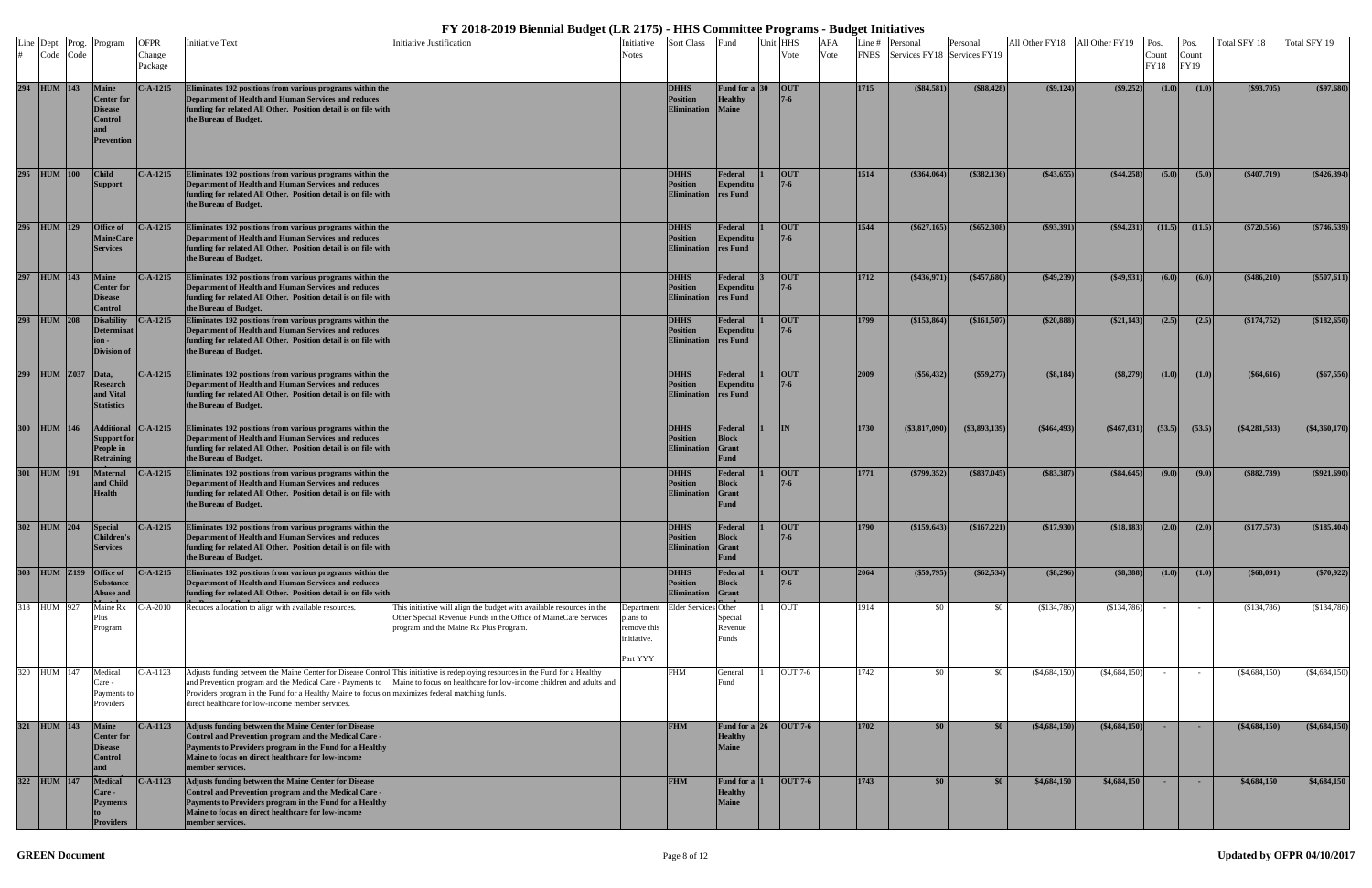| Line | Dept.<br>Code | Code | Prog. Program                                                   | <b>OFPR</b><br>Change<br>Package | <b>Initiative Text</b>                                                                                                                                                                                                                                 | Initiative Justification                                                                                                                                                                                                                                                                                                                                                                                                                                                                                    | Initiative<br>Notes                                                                       | Sort Class                                             | Fund                                                      | Unit HHS<br>Vote      | <b>AFA</b><br>Vote | Line #<br><b>FNBS</b> | Personal<br>Services FY18 Services FY19 | Personal | All Other FY18   | All Other FY19   | Pos.<br>Count<br>FY18 | Pos.<br>Count<br>FY19 | Total SFY 18    | Total SFY 19     |
|------|---------------|------|-----------------------------------------------------------------|----------------------------------|--------------------------------------------------------------------------------------------------------------------------------------------------------------------------------------------------------------------------------------------------------|-------------------------------------------------------------------------------------------------------------------------------------------------------------------------------------------------------------------------------------------------------------------------------------------------------------------------------------------------------------------------------------------------------------------------------------------------------------------------------------------------------------|-------------------------------------------------------------------------------------------|--------------------------------------------------------|-----------------------------------------------------------|-----------------------|--------------------|-----------------------|-----------------------------------------|----------|------------------|------------------|-----------------------|-----------------------|-----------------|------------------|
|      | 323 HUM 147   |      | Medical<br>Care -<br>Payments to<br>Providers                   | C-A-1124                         | and Prevention program and the Medical Care - Payments to<br>focus of tobacco prevention to MaineCare recipients.                                                                                                                                      | Adjusts funding between the Maine Center for Disease Control This initiative is redeploying resources in the Fund for a Healthy<br>Maine to shift the focus of tobacco prevention to MaineCare<br>Providers program in the Fund for a Healthy Maine to shift the recipients who have some of the highest rates of smoking across<br>Maine. With the shift in focus to a large subset of Maine's<br>population, funding should be sufficient to continue activities at a<br>smaller and more directed scale. | $CP$ to lower FHM<br>this amount,<br>as tobacco<br>helpine was<br>accidently<br>included. |                                                        | General<br>Fund                                           | OUT 7-6               |                    | 1744                  | -\$0                                    | \$0      | $(\$5,698,647)$  | (\$5,698,647)    |                       |                       | $(\$5,698,647)$ | $(\$5,698,647)$  |
|      | 324 HUM 143   |      | <b>Maine</b><br><b>Center</b> for<br>Disease<br><b>Control</b>  | $C-A-1124$                       | Adjusts funding between the Maine Center for Disease<br>Control and Prevention program and the Medical Care -<br>Payments to Providers program in the Fund for a Healthy<br>Maine to shift the focus of tobacco prevention to<br>MaineCare recipients. |                                                                                                                                                                                                                                                                                                                                                                                                                                                                                                             |                                                                                           | <b>FHM</b>                                             | Fund for a $ 30 $<br><b>Healthy</b><br><b>Maine</b>       | <b>OUT 7-6</b>        |                    | 1703                  | \$0                                     | \$0      | $(\$5,698,647)$  | $(*5,698,647)$   | $\sim$                | <b>.</b>              | $(\$5,698,647)$ | $(\$5,698,647)$  |
|      | 325 HUM 147   |      | <b>Medical</b><br>Care -<br><b>Payments</b><br><b>Providers</b> | $-.A-1124$                       | Adjusts funding between the Maine Center for Disease<br>Control and Prevention program and the Medical Care -<br>Payments to Providers program in the Fund for a Healthy<br>Maine to shift the focus of tobacco prevention to<br>MaineCare recipients. |                                                                                                                                                                                                                                                                                                                                                                                                                                                                                                             |                                                                                           | <b>FHM</b>                                             | <b>Fund for a</b><br><b>Healthy</b><br><b>Maine</b>       | <b>OUT 7-6</b>        |                    | 1745                  | \$0                                     | \$0      | \$5,698,647      | \$5,698,647      | <b>COL</b>            | <b>.</b>              | \$5,698,647     | \$5,698,647      |
| 338  | HUM 129       |      | Office of<br>MaineCare<br>Services                              | $-A-2010$                        | Reduces allocation to align with available resources.                                                                                                                                                                                                  | This initiative will align the budget with available resources in the<br>Other Special Revenue Funds in the Office of MaineCare Services<br>program and the Maine Rx Plus Program.                                                                                                                                                                                                                                                                                                                          | Department<br>plans to<br>remove this<br>nitiative.<br>Part YYY                           | MaineCare<br>Admin                                     | Other<br>Special<br>Revenue<br><sup>3</sup> unds          | <b>OUT</b>            |                    | 1564                  | - \$0                                   | \$0      | \$1,165,417      | (\$1,165,417)    | $\sim$                | $\sim$ $-$            | \$1,165,417     | (\$1,165,417)    |
|      | 339 HUM 129   |      | Office of<br><b>MaineCare</b><br><b>Services</b>                | $C-A-2010$                       | Reduces allocation to align with available resources.                                                                                                                                                                                                  |                                                                                                                                                                                                                                                                                                                                                                                                                                                                                                             |                                                                                           | <b>MaineCare</b><br>Admin                              | Other<br><b>Special</b><br><b>Revenue</b><br><b>Funds</b> | <b>OUT</b>            |                    | 1565                  | \$0 <sub>1</sub>                        | \$0      | (\$76,500)       | $(*76,500)$      | $\sim$                | <b>.</b>              | (\$76,500)      | (\$76,500)       |
| 364  | HUM 147       |      | Medical<br>Care -<br>Payments to<br>Providers                   | -A-2105                          | program through the elimination of Medicaid eligibility for 19 olds as of January 1, 2018.<br>and 20 year olds effective January 1, 2018.                                                                                                              | Reduces funding in the Medical Care - Payments to Providers This initiative eliminates the Medicaid eligibility for 19 and 20 year                                                                                                                                                                                                                                                                                                                                                                          | `ircuit<br>Opinion on a<br>prior DHHS<br>attempt to                                       | There is a 1st MaineCare<br>Eligibility/<br>Recipients | eneral<br>Fund                                            | OUT 7-6               |                    | 1750                  | -80                                     | \$0      | $(\$3,297,088$   | $(\$6,596,026)$  | $\sim$                | $\sim$                | $(\$3,297,088)$ | $(\$6,596,026)$  |
|      | 365 HUM 147   |      | <b>Medical</b><br>Care -<br><b>Payments</b><br><b>Providers</b> | $C-A-2105$                       | Reduces funding in the Medical Care - Payments to<br>Providers program through the elimination of Medicaid<br>eligibility for 19 and 20 year olds effective January 1, 2018.                                                                           |                                                                                                                                                                                                                                                                                                                                                                                                                                                                                                             | anguage<br>Part may be<br>required                                                        | <b>MaineCare</b><br>Eligibility/<br><b>Recipients</b>  | Federal<br>Expenditu<br>res Fund                          | <b>OUT 7-6</b>        |                    | 1751                  | $\$0$                                   | \$0      | $(\$5,951,406)$  | ( \$11,900,962 ] | <b>.</b>              | <b>COL</b>            | (\$5,951,406)   | (\$11,900,962)   |
|      | 366 HUM 147   |      | Medical<br>Care -<br>Payments to<br>Providers                   | C-A-2115                         | Reduces funding by eliminating the Medicaid eligibility for<br>100% of the federal poverty limit.                                                                                                                                                      | This initiative represents the savings that will be realized by<br>parents earning greater than 40% of the federal poverty limit to eliminating Medicaid eligibility for parents greater than 40% of the<br>federal poverty level as of July 1, 2018.                                                                                                                                                                                                                                                       | Language<br>Part may be<br>required                                                       | MaineCare<br>Eligibility/<br>Recipients                | General<br>Fund                                           | OUT 7-6               |                    | 1756                  | - \$0                                   | \$0      | -80              | $(\$33,105,672)$ |                       |                       | \$0             | $(\$33,105,672)$ |
|      | 367 HUM 147   |      | <b>Medical</b><br>Care -<br><b>Payments</b><br><b>Providers</b> | $C-A-2115$                       | Reduces funding by eliminating the Medicaid eligibility for<br>parents earning greater than 40% of the federal poverty<br>limit to 100% of the federal poverty limit.                                                                                  |                                                                                                                                                                                                                                                                                                                                                                                                                                                                                                             | Language<br>Part may be Eligibility/<br>required                                          | MaineCare Federal<br>Recipients                        | Expenditu<br>res Fund                                     | <b>OUT 7-6</b>        |                    | 1757                  | \$0 <sub>1</sub>                        | \$0      | \$0 <sub>1</sub> | $(*59,731,320)$  | <b>COL</b>            |                       | \$0             | (\$59,731,320)   |
|      | 368 HUM 147   |      | Medical<br>Care -<br>Payments to<br>Providers                   | $C-A-2102$                       | Reduces funding to adjust the critical access hospital<br>reimbursement rate from 109% to 101% of cost.                                                                                                                                                | This initiative recognizes the savings to the state that is realized by<br>aligning with Medicare and reimbursing critical access hospitals at<br>101% of cost from the current rate of 109%.                                                                                                                                                                                                                                                                                                               | Language<br>Part may be<br>required                                                       | MaineCare<br>Hospitals                                 | General<br>Fund                                           | <b>OUT</b>            |                    | 1746                  | - \$0                                   | \$0      | $(\$2,256,022)$  | $(\$2,256,655)$  |                       |                       | $(\$2,256,022)$ | $(\$2,256,655)$  |
|      | 369 HUM 147   |      | <b>Medical</b><br>Care -<br><b>Payments</b><br><b>Providers</b> | $C-A-2102$                       | Reduces funding to adjust the critical access hospital<br>reimbursement rate from 109% to 101% of cost.                                                                                                                                                |                                                                                                                                                                                                                                                                                                                                                                                                                                                                                                             | Language<br>Part may be Hospitals<br>required                                             | MaineCare Federal                                      | <b>Expenditu</b><br>res Fund                              | <b>OUT</b><br>$8 - 5$ |                    | 1747                  | - \$0 L                                 | \$0      | $(\$4,072,231)$  | $(*4,071,598)$   | <b>Contract</b>       |                       | $(*4,072,231)$  | $(*4,071,598)$   |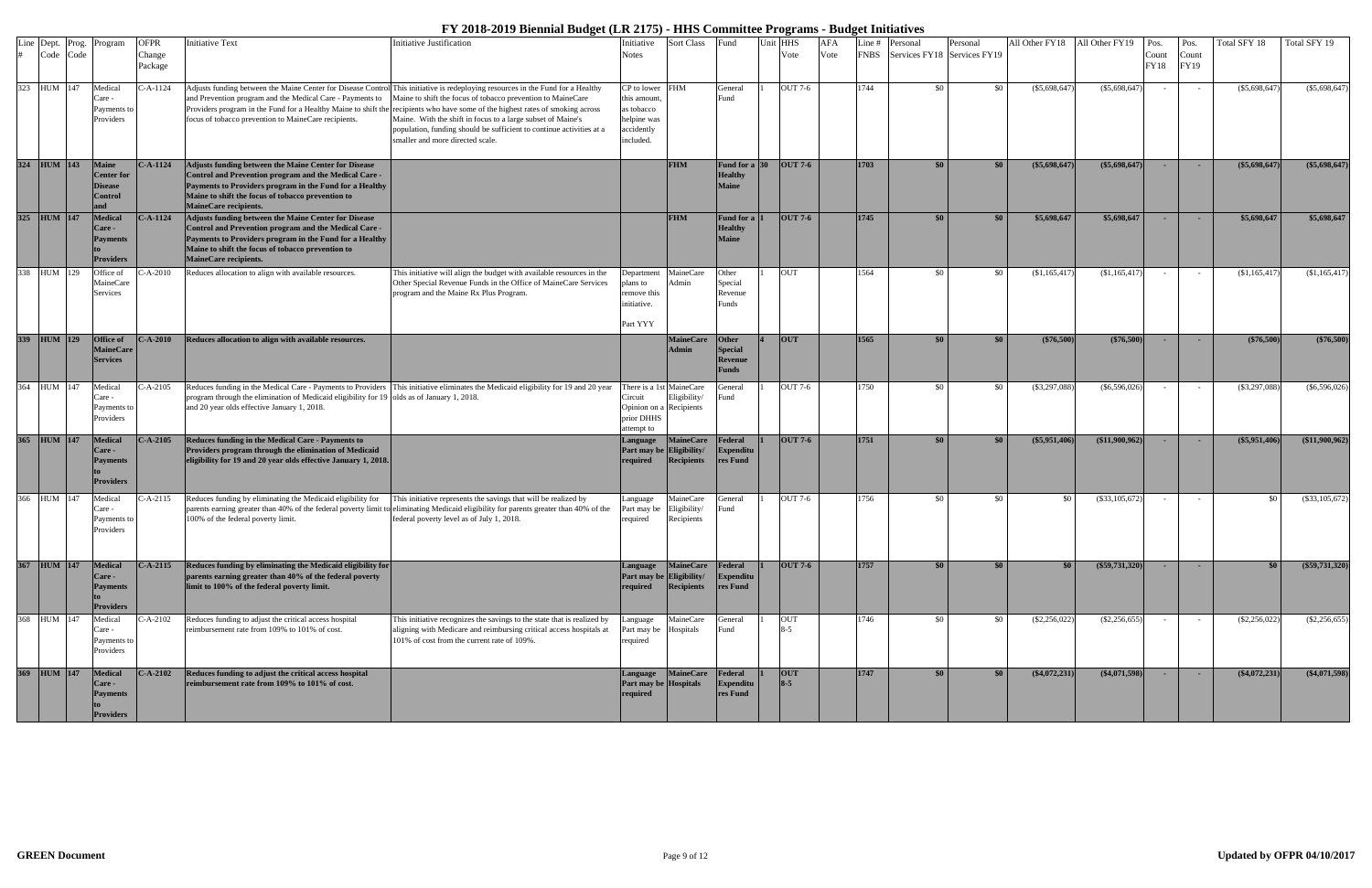|     | Line Dept. Prog.<br>Code Code | Program                                                          | <b>OFPR</b><br>Change<br>Package | <b>Initiative Text</b>                                                                                                                                                                                                                                                                                                                                                                                                                           | <b>Initiative Justification</b>                                                                                                                                                                                                                                                                                                                                                                                                                                                                                                                                                                                                                                                                                                                                                                  | nitiative<br>Notes                                              | Sort Class                           | Fund                                                             | Init HHS<br>Vote                                                                                                                                                                   | <b>AFA</b><br>Vote | -ine #<br><b>FNBS</b> | Personal<br>Services FY18 Services FY19 | Personal | All Other FY18  | All Other FY19   | Pos.<br>Count<br>FY18 | Pos.<br>Count<br>FY19 | Total SFY 18     | Total SFY 19     |
|-----|-------------------------------|------------------------------------------------------------------|----------------------------------|--------------------------------------------------------------------------------------------------------------------------------------------------------------------------------------------------------------------------------------------------------------------------------------------------------------------------------------------------------------------------------------------------------------------------------------------------|--------------------------------------------------------------------------------------------------------------------------------------------------------------------------------------------------------------------------------------------------------------------------------------------------------------------------------------------------------------------------------------------------------------------------------------------------------------------------------------------------------------------------------------------------------------------------------------------------------------------------------------------------------------------------------------------------------------------------------------------------------------------------------------------------|-----------------------------------------------------------------|--------------------------------------|------------------------------------------------------------------|------------------------------------------------------------------------------------------------------------------------------------------------------------------------------------|--------------------|-----------------------|-----------------------------------------|----------|-----------------|------------------|-----------------------|-----------------------|------------------|------------------|
| 370 | HUM 147                       | Medical<br>Care -<br>Payments to<br>Providers                    | $C-A-2103$                       | non facility based primary care providers.                                                                                                                                                                                                                                                                                                                                                                                                       | Reduces funding by establishing parity with facility based and This initiative eliminates the separate facility fee payments that are<br>billed on a UB-04 claim form and paid to hospitals for the services of<br>hospital compensated physicians. This initiative provides funding to<br>equalize reimbursement between hospital compensated physicians'<br>professional rates to that of non hospital compensated physicians'<br>professional rates. This would eliminate the two separate fee<br>schedules of reimbursement and ensure all physicians billing under<br>Section 90 of the MaineCare Benefits Manual would be reimbursed<br>on the non facility fee schedule. This initiative eliminates the cost<br>settlement component of hospital compensated physicians<br>reimbursement. |                                                                 | MaineCare<br>Hospitals               | General<br>Fund                                                  | <b>OUT</b>                                                                                                                                                                         |                    | 1748                  | \$0                                     | \$0      | $(\$5,714,512)$ | $(\$5,716,115)$  |                       |                       | $(\$5,714,512)$  | $(\$5,716,115)$  |
|     | 371 HUM 147                   | <b>Medical</b><br>Care -<br><b>Payments</b><br><b>Providers</b>  | $C-A-2103$                       | Reduces funding by establishing parity with facility based<br>and non facility based primary care providers.                                                                                                                                                                                                                                                                                                                                     |                                                                                                                                                                                                                                                                                                                                                                                                                                                                                                                                                                                                                                                                                                                                                                                                  |                                                                 | <b>MaineCare</b><br><b>Hospitals</b> | <b>Federal</b><br><b>Expenditu</b><br>res Fund                   | <b>OUT</b>                                                                                                                                                                         |                    | 1749                  | \$0                                     | \$0      | (\$10,314,974)  | (\$10,313,371)   | $\sim$                | $\sim$                | $(\$10,314,974)$ | $(\$10,313,371)$ |
|     | 372 HUM 148                   | Nursing<br>Facilities                                            | $-A-2106$                        | Reduces funding based on decreased expenditures through<br>implementation of estate recovery for long term care joint<br>tenancy.                                                                                                                                                                                                                                                                                                                | This initiative implements estate recovery recoupment for long term<br>care members who have joint tenancy.                                                                                                                                                                                                                                                                                                                                                                                                                                                                                                                                                                                                                                                                                      | Requires<br>Language ·<br>Dept. to<br>include this<br>in CP     | MaineCare<br><b>Other</b>            | General<br>Fund                                                  | IN as<br>$AMD -$<br>Add<br>language <sup>7</sup>                                                                                                                                   |                    | 1762                  | -\$0                                    | \$0      | \$1,626,531     | $(\$3,253,975)$  | $\sim$ $-$            |                       | (\$1,626,531)    | $(\$3,253,975)$  |
|     | 373 HUM 148                   | <b>Nursing</b><br><b>Facilities</b>                              | $C-A-2106$                       | Reduces funding based on decreased expenditures through<br>implementation of estate recovery for long term care joint<br>tenancy.                                                                                                                                                                                                                                                                                                                |                                                                                                                                                                                                                                                                                                                                                                                                                                                                                                                                                                                                                                                                                                                                                                                                  |                                                                 | <b>MaineCare</b><br><b>Other</b>     | Federal<br><b>Expenditu</b><br>res Fund                          | IN as<br>AMD-<br>Add<br>language                                                                                                                                                   |                    | 1763                  | $\$0$                                   | \$0      | $(\$2,935,969)$ | $(\$5,871,025)$  | $\sim$                | <b>.</b>              | $(\$2,935,969)$  | $(\$5,871,025)$  |
|     | 374 HUM 147                   | Medical<br>Care -<br>Payments to<br><i>roviders</i>              | $-A-2108$                        | Adjusts funding in the Medical Care - Payments to Providers<br>program between the General Fund and the Other Special<br>Revenue Funds related to rebasing the hospital tax year from<br>fiscal year 2011-12 to fiscal year 2013-14.                                                                                                                                                                                                             | This initiative adjusts funding to reflect an update to the hospital base Part IIII<br>tax year from fiscal year 2011-12 to fiscal year 2013-14.                                                                                                                                                                                                                                                                                                                                                                                                                                                                                                                                                                                                                                                 |                                                                 | MaineCare<br>Taxes                   | General<br>Fund                                                  | <b>OUT</b>                                                                                                                                                                         |                    | 1752                  | \$0                                     | \$0      | $(\$7,541,145)$ | $(\$7,541,145)$  | $\sim$                | $\sim$                | $(\$7,541,145)$  | $(\$7,541,145)$  |
|     | 375 HUM 147                   | <b>Medical</b><br>Care -<br><b>Payments</b>                      | $C-A-2108$                       | Adjusts funding in the Medical Care - Payments to<br>Providers program between the General Fund and the<br>Other Special Revenue Funds related to rebasing the<br>hospital tax year from fiscal year 2011-12 to fiscal year                                                                                                                                                                                                                      |                                                                                                                                                                                                                                                                                                                                                                                                                                                                                                                                                                                                                                                                                                                                                                                                  |                                                                 | <b>MaineCare</b><br><b>Taxes</b>     | Other<br><b>Special</b><br><b>Revenue</b><br><b>Funds</b>        | <b>OUT</b><br>$9 - 4$                                                                                                                                                              |                    | 1753                  | \$0                                     | \$0      | \$7,541,145     | \$7,541,145      | - 1                   | $\sim$                | \$7,541,145      | \$7,541,145      |
|     | 396 HUM 453                   | Office of<br><sup>3</sup> amily<br>ndependen<br>- District       | C-A-1801                         | Continues 11 limited-period Customer Representative<br>Associate II - Human Services positions through June 9, 2018,<br>funded 50% General Fund and 50% Other Special Revenue<br>and provides funding in All Other to support the positions.<br>These positions were originally established as limited-period<br>positions by Public Law 2011, chapter 380, continued by<br>Public Law 2013, chapter 368 and by Public Law 2015,<br>chapter 267. | These positions will expedite the disability determinations process in If Part<br>order to avoid paying temporary coverage to applications pending<br>longer than 45 days. Currently, if a determination is not made within<br>Funds in the Office for Family Independence-District program 45 days, the State is responsible to provide temporary coverage until<br>the determination is made. If applicant is determined to be disabled,<br>the State receives federal reimbursement. Temporary coverage<br>avoided for MaineCare disability applicants is estimated to be \$3.6<br>million at a minimum.                                                                                                                                                                                      | GGGG not<br>included in<br>Budget, need<br>unding in<br>FY 2019 | Public<br>Assistance                 | General<br>und <sup>?</sup>                                      | In as<br>imended<br>7-6 Add<br>funding to<br>continue<br>limited<br>period<br>positions<br>through<br>SFY 19.                                                                      |                    | 1841                  | \$334,994                               | \$0      | \$33,534        | \$0              |                       |                       | \$368,528        | \$0 <sub>1</sub> |
|     | 397 HUM 453                   | <b>Office of</b><br>Family<br><b>Independen</b><br>ce - District | <b>C-A-1801</b>                  | Continues 11 limited-period Customer Representative<br>Associate II - Human Services positions through June 9,<br>2018, funded 50% General Fund and 50% Other Special<br>Revenue Funds in the Office for Family Independence-<br>District program and provides funding in All Other to<br>pport the positions. These positions were originally                                                                                                   |                                                                                                                                                                                                                                                                                                                                                                                                                                                                                                                                                                                                                                                                                                                                                                                                  |                                                                 | <b>Public</b><br><b>Assistance</b>   | <b>Other</b><br><b>Special</b><br><b>Revenue</b><br><b>Funds</b> | In as<br>amended<br>7-6 Add<br>funding to<br>continue                                                                                                                              |                    | 1842                  | \$334,950                               | \$0      | \$45,833        | \$0 <sub>1</sub> | $\sim$ $-$            | <b>COL</b>            | \$380,783        | \$0              |
| 398 | <b>HUM Z019</b>               | Food<br>Supplemen<br>Administrati                                | C-A-1802                         | Continues one limited-period Social Services Program<br>Specialist I position through June 8, 2019, in the Food<br>Supplement Administration program, Federal Expenditures<br>Fund and provides funding in All Other to support the<br>position. This position was originally established as a limited-<br>period position by Financial Order 000674 F2, continued by<br>Public Law 2013, chapter 368 and by Public Law 2015,<br>chapter 267.    | This position assists in developing the annual Supplemental Nutrition<br>Assistance Program-Education (SNAP-Ed) plan for federal approval,<br>is responsible for the oversight of the SNAP-Ed contracts, and makes<br>site visits to ensure proper use of SNAP-Ed funds.                                                                                                                                                                                                                                                                                                                                                                                                                                                                                                                         |                                                                 | Public<br>Assistance                 | Federal<br>Expenditur<br>s Fund                                  | In as<br>amended<br>7-6 Add<br>language<br>to specify<br>Nutrition<br>education<br>funding<br>continues<br>to be used<br>currently<br>done, on<br>nutrition<br>ed. and no<br>food. |                    | 1928                  | \$73,920                                | \$75,918 | \$8,768         | \$8,835          | $\sim$ $-$            |                       | \$82,688         | \$84,753         |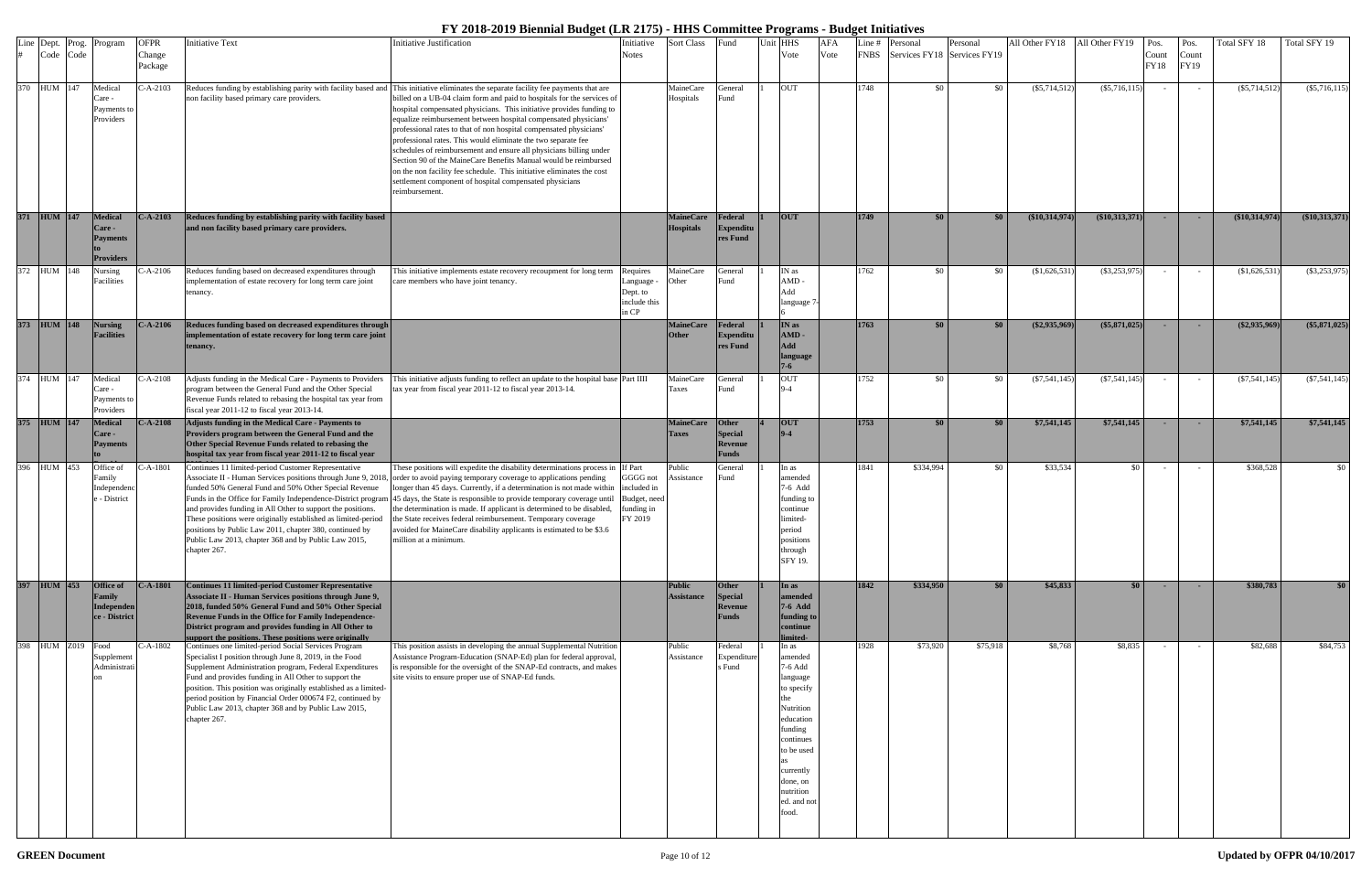| Line |             |                   | Dept. Prog. Program                                                   | <b>OFPR</b>                                                     | <b>Initiative Text</b>                                                                                                                                                                                                                                                                                                                                       | Initiative Justification                                                                                                                                                                                                                                                                                                                                                                                                                                                                                                                                                                                                                                                                                                                                                                                                                                                                                                                                                                                          | Initiative                      | Sort Class                         | Fund                                               | Unit HHS                                                                                                                                                                           | <b>AFA</b> | -ine #      | Personal                    | Personal      | All Other FY18  | All Other FY19  | Pos.          | Pos.          | Total SFY 18    | Total SFY 19    |
|------|-------------|-------------------|-----------------------------------------------------------------------|-----------------------------------------------------------------|--------------------------------------------------------------------------------------------------------------------------------------------------------------------------------------------------------------------------------------------------------------------------------------------------------------------------------------------------------------|-------------------------------------------------------------------------------------------------------------------------------------------------------------------------------------------------------------------------------------------------------------------------------------------------------------------------------------------------------------------------------------------------------------------------------------------------------------------------------------------------------------------------------------------------------------------------------------------------------------------------------------------------------------------------------------------------------------------------------------------------------------------------------------------------------------------------------------------------------------------------------------------------------------------------------------------------------------------------------------------------------------------|---------------------------------|------------------------------------|----------------------------------------------------|------------------------------------------------------------------------------------------------------------------------------------------------------------------------------------|------------|-------------|-----------------------------|---------------|-----------------|-----------------|---------------|---------------|-----------------|-----------------|
|      |             | Code Code         |                                                                       | Change<br>Package                                               |                                                                                                                                                                                                                                                                                                                                                              |                                                                                                                                                                                                                                                                                                                                                                                                                                                                                                                                                                                                                                                                                                                                                                                                                                                                                                                                                                                                                   | Notes                           |                                    |                                                    | Vote                                                                                                                                                                               | Vote       | <b>FNBS</b> | Services FY18 Services FY19 |               |                 |                 | Count<br>FY18 | Count<br>FY19 |                 |                 |
|      |             | 399 HUM Z019 Food | Supplement<br>Administrati                                            | $C-A-1803$                                                      | Continues one limited-period Eligibility Specialist position<br>through June 8, 2019, in the Food Supplement Administration<br>program, Federal Expenditures Fund and provides funding in<br>All Other to support the position. This position was originally<br>established as a limited-period position by Financial Order<br>Public Law 2015, chapter 267. | As the result of an audit conducted by the Bureau of Human<br>Resources, one of the Customer Representative Associate II positions<br>continued by Public Law 2013, chapter 368 and by Public Law 2015,<br>chapter 267 was administratively reclassed to an Eligibility Specialist<br>as of July 1, 2015. This is the limited-period position being continued<br>000216 F2, continued by Public Law 2013, chapter 368 and by in this initiative. The other Customer Representative Associate II<br>position is not being continued. This position implements a mandated<br>service to food supplement recipients including identifying and<br>removing barriers to employment on a statewide basis and working<br>collaboratively with the Department of Labor to ensure Maine meets<br>its approved United States Department of Agriculture Employment<br>and Training plan and supports the employment first goal by assisting<br>able bodied adults without dependents in finding employment<br>opportunities. |                                 | Public<br>Assistance               | Federal<br>Expenditur<br>Fund                      | In as<br>amended<br>7-6 Add<br>language<br>to specify<br>Nutrition<br>education<br>funding<br>continues<br>to be used<br>currently<br>done, on<br>nutrition<br>ed. and no<br>food. |            | 1929        | \$67,572                    | \$69,062      | \$8,556         | \$8,606         |               | $\sim$        | \$76,128        | \$77,668        |
|      |             | 402 HUM Z019 Food | Supplement<br>Administrati                                            | C-A-1811                                                        | Reduces appropriation by eliminating state-funded<br>Supplemental Nutrition Assistance Program benefits for<br>noncitizens who do not meet federal eligibility requirements                                                                                                                                                                                  | This initiative aligns state policy with federal policy and ends the<br>State-funded Supplemental Nutrition Assistance Program (SNAP)<br>benefits program for noncitizens. Current Maine law offers State-<br>funded assistance to those noncitizens who are ineligible under the                                                                                                                                                                                                                                                                                                                                                                                                                                                                                                                                                                                                                                                                                                                                 | Part KKKK                       | Public<br>Assistance               | General<br>Fund                                    | OUT 7-6                                                                                                                                                                            |            | 1934        | \$0                         | \$0           | (\$885,392)     | $(\$1,180,523)$ | $\sim$        | $\sim$ $-$    | $(\$885,392)$   | (\$1,180,523)   |
|      | 403 HUM 138 |                   | Temporary<br>Assistance<br>for Needy<br>amilies                       | -A-1812                                                         | Reduces appropriation by eliminating Temporary Assistance<br>for Needy Families benefits for noncitizens who do not meet<br>federal eligibility requirements.                                                                                                                                                                                                | This initiative aligns state policy with federal policy and ends the<br>State-funded cash benefits for noncitizens. Current Maine law offers<br>State-funded assistance to those noncitizens who are ineligible under<br>the federal law, and this initiative would achieve savings by<br>eliminating that expense.                                                                                                                                                                                                                                                                                                                                                                                                                                                                                                                                                                                                                                                                                               | Part KKKK                       | Public<br>Assistance               | General<br>Fund                                    | OUT 7-6                                                                                                                                                                            |            | 1606        | -\$0                        | \$0           | $(\$214,380)$   | (\$285,840)     | $\sim$        | $\sim$        | (\$214,380)     | (\$285,840)     |
|      | 404 HUM 131 |                   | State<br>Supplement<br>o Federal<br>Supplement<br>l Security<br>ncome | C-A-1813                                                        | Reduces appropriation by eliminating state-funded cash<br>benefits to noncitizens who do not meet federal eligibility<br>requirements.                                                                                                                                                                                                                       | This initiative aligns state policy with federal policy, by eliminating<br>State-funded cash benefits for noncitizens. Current Maine law offers<br>state-funded assistance to those noncitizens who are ineligible under<br>the federal law, and this initiative would achieve savings by<br>eliminating that expense.                                                                                                                                                                                                                                                                                                                                                                                                                                                                                                                                                                                                                                                                                            | art KKKK                        | Public<br>Assistance               | General<br>Fund                                    | OUT 7-6                                                                                                                                                                            |            | 1580        | - \$0                       | \$0           | $(\$745,281$    | $(\$993,708)$   | $\sim$ $-$    | $\sim$        | (S745, 281)     | $($ \$993,708)  |
|      | 405 HUM 130 |                   | General<br>Assistance<br>Reimbursem<br>nt to Cities                   | -A-1814                                                         | 324, and eliminating state-funded General Assistance benefits<br>for noncitizens.                                                                                                                                                                                                                                                                            | Reduces appropriation by repealing Public Law 2015, chapter This initiative would eliminate state-funded General Assistance<br>benefits for noncitizens who do not have a legal status in the United<br>States. Current Maine law offers state-funded assistance to those non-<br>citizens and this initiative would achieve savings by eliminating that                                                                                                                                                                                                                                                                                                                                                                                                                                                                                                                                                                                                                                                          | Part HHHH Public                | Assistance                         | General<br>-und                                    | OUT 7-6                                                                                                                                                                            |            | 1575        | \$0                         | \$0           | (\$2,508,470    | $(\$2,508,470)$ | $\sim$        |               | $(\$2,508,470)$ | $(\$2,508,470)$ |
|      | 406 HUM 138 |                   | Temporary<br>Assistance<br>for Needy<br>Families                      | C-A-1815                                                        | Reduces allocation to align with available resources and<br>eliminates inactive accounts.                                                                                                                                                                                                                                                                    | These accounts have no resources and should be closed.                                                                                                                                                                                                                                                                                                                                                                                                                                                                                                                                                                                                                                                                                                                                                                                                                                                                                                                                                            | Inactive<br>Acct. Since<br>2008 | Public<br>Assistance               | Other<br>Special<br>Revenue<br>Funds               | IN                                                                                                                                                                                 |            | 1607        | <b>SO</b>                   | \$0           | (S500)          | $(\$500)$       | $\sim$ $-$    | $\sim$        | $(\$500)$       | $(\$500)$       |
|      | 414 HUM 130 |                   | General<br>Assistance<br>Reimbursem<br>ent to Cities<br>and Towns     | C-A-1827                                                        | Iliminates one Family Independence Program Manager<br>position, one Accounting Associate I position and 2 Field<br>Examiner II positions and All Other funding from the General<br>Assistance - Reimbursement to Cities and Towns program.                                                                                                                   | This initiative repeals Title 22, chapter 1161 and thus eliminates the Part ZZZ<br>General Assistance - Reimbursement to Cities and Towns program.                                                                                                                                                                                                                                                                                                                                                                                                                                                                                                                                                                                                                                                                                                                                                                                                                                                                | Eliminates<br>Program           | Public<br>Assistance               | General<br>Fund                                    | OUT 7-6                                                                                                                                                                            |            | 1576        | <b>SO</b>                   | \$0           | $(\$9,640,405)$ | $(\$9,640,405)$ | $\sim$ $-$    | $\sim$        | $(\$9,640,405)$ | $(\$9,640,405)$ |
|      | 415 HUM 130 |                   | General<br>Assistance<br><b>Reimburse</b><br>ment to                  | <b>C-A-1827</b>                                                 | Eliminates one Family Independence Program Manager<br>position, one Accounting Associate I position and 2 Field<br>Examiner II positions and All Other funding from the<br><b>General Assistance - Reimbursement to Cities and Towns</b>                                                                                                                     |                                                                                                                                                                                                                                                                                                                                                                                                                                                                                                                                                                                                                                                                                                                                                                                                                                                                                                                                                                                                                   |                                 | <b>Public</b><br><b>Assistance</b> | Other<br><b>Special</b><br><b>Revenue</b><br>Funds | <b>OUT 7-6</b>                                                                                                                                                                     |            | 1577        | $(\$284,105)$               | $(\$292,124)$ | $(\$2,053,687$  | $(\$2,053,687)$ | (4.0)         | (4.0)         | $(\$2,337,792)$ | $(\$2,345,811)$ |
| 653  | HUM 679     |                   | Office of<br>Substance<br>Abuse and<br>Mental<br>Health<br>Services   | HHS<br>Committee<br>Added<br>Initiative #1                      | Provides funding for the Opioid Health Home Program - to<br>fund uninsured individuals                                                                                                                                                                                                                                                                       | New Initiative Added by HHS Committee - #1                                                                                                                                                                                                                                                                                                                                                                                                                                                                                                                                                                                                                                                                                                                                                                                                                                                                                                                                                                        |                                 | Substance<br>Abuse                 | General<br>Fund                                    | IN                                                                                                                                                                                 |            |             | \$0                         | \$0           | \$2,000,000     | \$2,000,000     | $\sim$        |               | \$2,000,000     | \$2,000,000     |
|      | 654 HUM 147 |                   | <b>Medical</b><br>Care -<br><b>Payments</b><br><b>Providers</b>       | <b>HHS</b><br>Committee<br><b>Added</b><br><b>Initiative #1</b> | Provides funding for the Opioid Health Home Program -<br>to fund MaineCare Eligible Individuals                                                                                                                                                                                                                                                              |                                                                                                                                                                                                                                                                                                                                                                                                                                                                                                                                                                                                                                                                                                                                                                                                                                                                                                                                                                                                                   |                                 | <b>MaineCare</b><br>Other          | <b>General</b><br><b>Fund</b>                      | IN                                                                                                                                                                                 |            |             | \$0 <sub>1</sub>            | \$0           | \$1,000,000     | \$1,000,000     | <b>COL</b>    | <b>COL</b>    | \$1,000,000     | \$1,000,000     |
|      | 655 HUM 147 |                   | <b>Medical</b><br>Care -<br><b>Payments</b>                           | <b>HHS</b><br><b>Committee</b><br><b>Added</b><br>Initiative #1 | Provides funding for the Opioid Health Home Program -<br>to fund MaineCare Eligible Individuals                                                                                                                                                                                                                                                              |                                                                                                                                                                                                                                                                                                                                                                                                                                                                                                                                                                                                                                                                                                                                                                                                                                                                                                                                                                                                                   |                                 | <b>MaineCare</b><br>Other          | Federal<br><b>Expenditu</b><br>res Fund            | IN                                                                                                                                                                                 |            |             | \$0                         | \$0           | \$1,807,400     | \$1,807,400     | $\sim$        | <b>.</b>      | \$1,807,400     | \$1,807,400     |